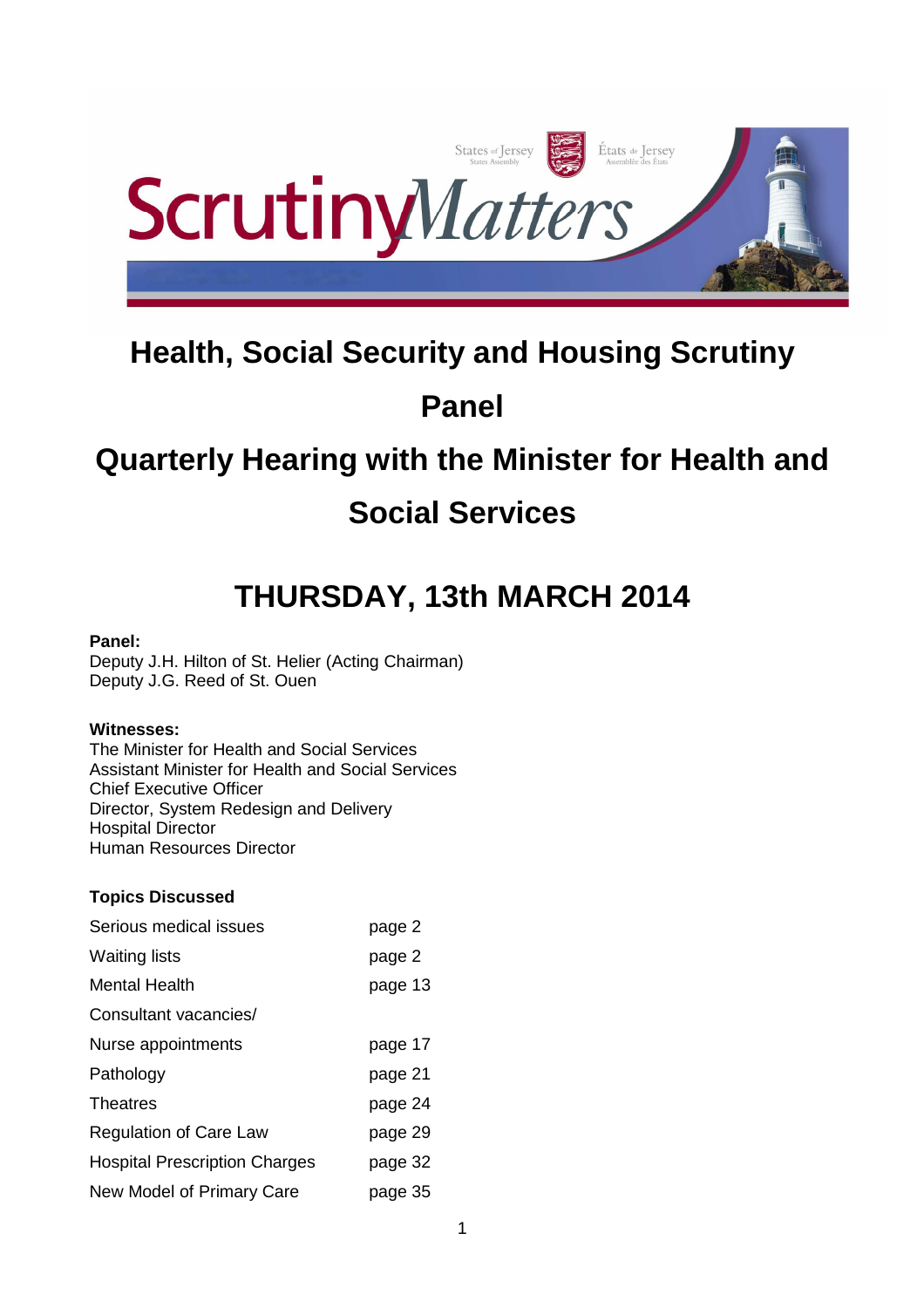## **Deputy J.H. Hilton of St. Helier (Acting Chairman):**

Welcome to this public hearing for the Health, Social Security and Housing Scrutiny Panel. We will start by introducing ourselves. I am Deputy Jackie Hilton, Acting Chair of this panel.

## **Deputy J.A. Hilton:**

Thank you very much. If I could draw the public's attention to the notices on the chair. Before we start the meeting I would like to offer the apologies of the Deputy of St. Peter who is currently unwell. I would like to start the meeting by asking you: are you concerned that serious medical issues are not being addressed in a timely fashion?

# **The Minister for Health and Social Services:**

Good morning. That is a very wide question and if you have got evidence to show that they are not addressed in a timely fashion obviously we are concerned about it.

# **The Deputy of St. Ouen:**

Just to put the question back to you; are you aware of any concerns around serious medical issues not being addressed due to the lack of ability for individuals to access consultants and other professionals?

## **The Minister for Health and Social Services:**

It all depends on what area. Obviously people do write to me and we do get complaints and they will go through due process.

## **The Deputy of St. Ouen:**

Is there a specific area where the waiting period is longer than one would expect?

## **The Minister for Health and Social Services:**

Any waiting lists or going through due process of complaints?

## **The Deputy of St. Ouen:**

No, we are talking about people with serious medical conditions not being treated in a timely fashion. I am just asking you is there any particular area where improvements could be made?

## **The Minister for Health and Social Services:**

With our waiting list times we have got various specialities which have longer than desired waiting list times and one of the main ones is orthopaedics and gastroenterology.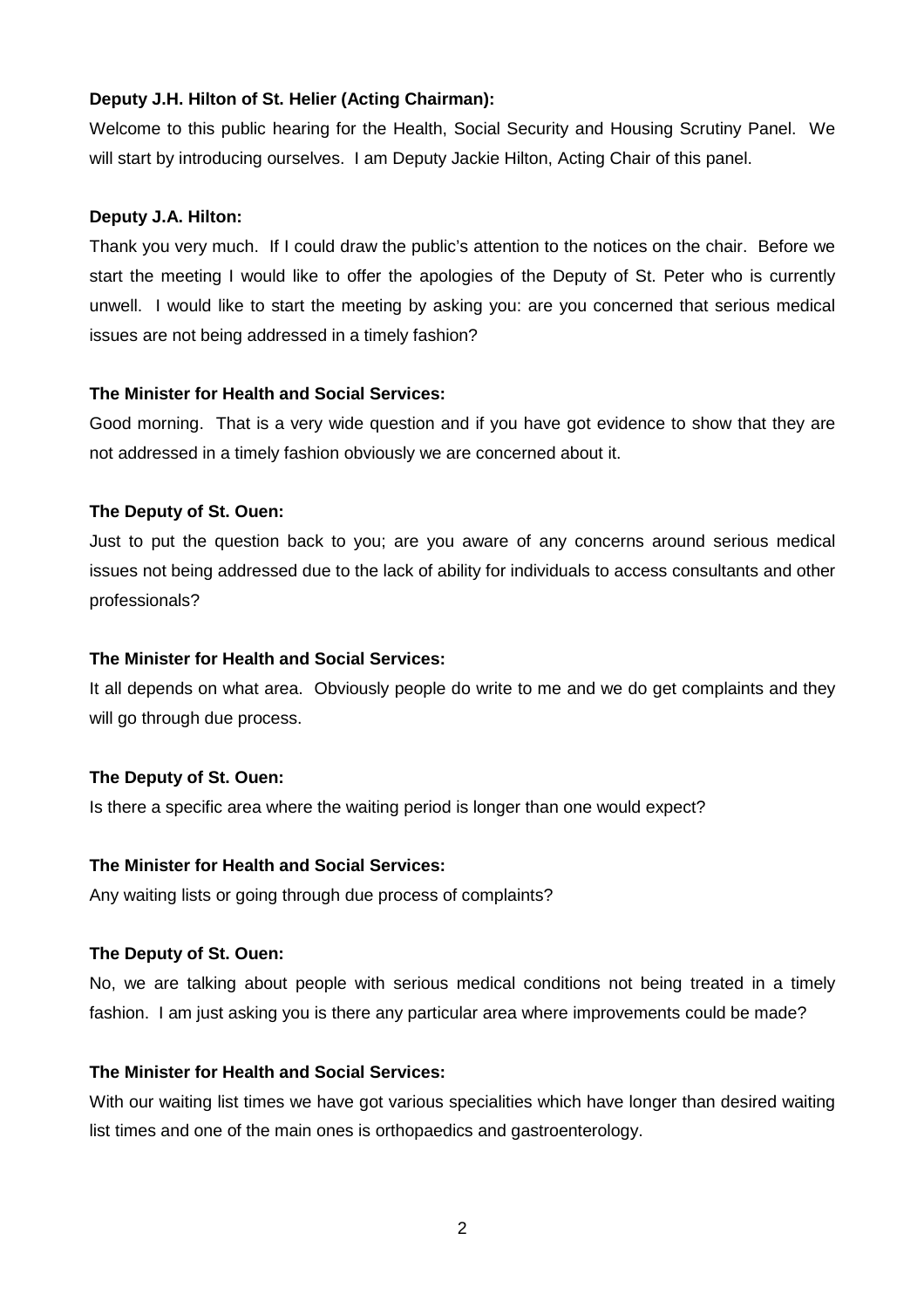May I just say that any patient who is categorised as clinically urgent will be seen within a fortnight. So where the consultant reviews the referral and believes them to be a priority they always get in, so I do not have any concerns that we are missing any of our seriously ill patients.

## **The Deputy of St. Ouen:**

Within a fortnight?

#### **Hospital Director:**

It varies by speciality but that is about the longest they will wait.

#### **Deputy J.A. Hilton:**

I would like to just draw your attention to a specific case that I am aware of with regard to biopsy results. I have a constituent who contacted me, who had undergone a biopsy and was told in the clinic that he would be advised of the result between 7 and 10 days. I believe this was contained in a piece of literature that was handed to him. In fact he did not receive that result until 21 days later. Would you like to make a comment about that?

#### **Hospital Director:**

I do know the case you are referring to. Seven to 10 days is our normal turnaround for histology and biopsies is part of histology. We have 2 histo pathologists that always check each other's results so they both have to be here to make sure that happens. The particular biopsy in question was turned around in 14 days, so it was slightly outside the time that we would expect but not outside what you would expect elsewhere. It was not an unreasonable timescale. The issue of when the patient is then told will depend upon what the results were, what process that then goes through, multidisciplinary team, consideration by consultants and then the patient is informed. But the turnaround of the histology is slightly outside what we would expect but not significantly.

## **The Deputy of St. Ouen:**

Apart from informing the patient, what other actions would be taken as a result of knowing the biopsy results?

#### **Hospital Director:**

It depends on the speciality, it depends on the results, but normally it depends whether there is any concern with the result but we have disciplinary teams.

## **The Deputy of St. Ouen:**

If the biopsy shows that there is a problem what action does the hospital then take?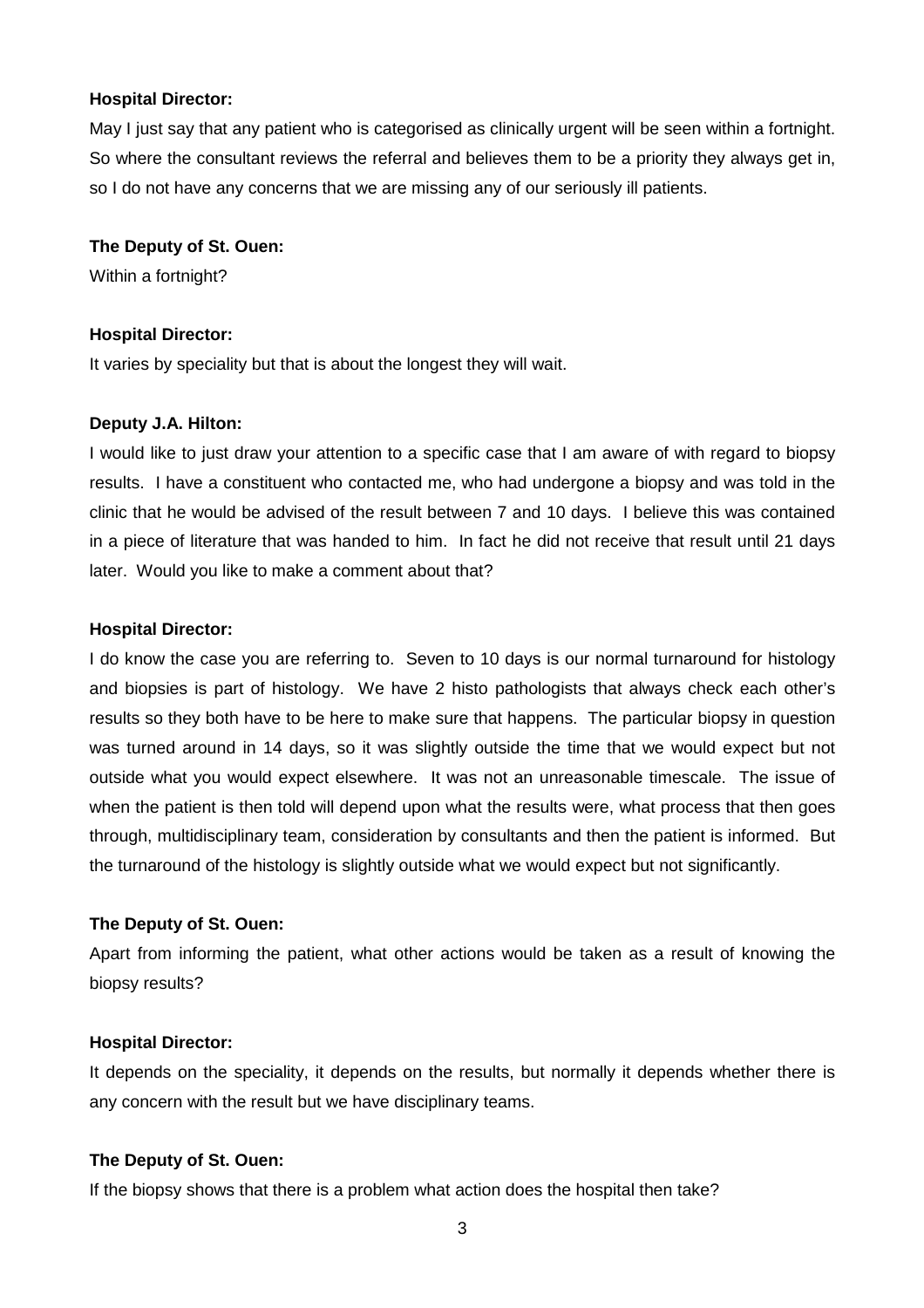The Histology Department would contact the consultant that sent the biopsy in. That consultant would then discuss it in his multidisciplinary team, which would consist of pathology staff, radiology staff, surgical staff, possibly people from the U.K. (United Kingdom) if it is a specialist interest, and then they make the decision on what are the options for the patient, and then they discuss it with the patient.

## **The Deputy of St. Ouen:**

Are there many occasions where the consultant and patient are being required to wait for results of a particular test before medical help can be provided?

#### **Hospital Director:**

I am not concerned that we have got excessive waits, if that is the question. The patient will only receive appropriate treatment after they have gone through that process because otherwise we might give inappropriate treatment.

#### **The Deputy of St. Ouen:**

Maybe you could explain to us, presumably in certain cases that timing or the knowing of a particular individual that has got a serious problem and dealing with it is extremely important. My question to you is, as it was the Minister, are there any particular areas where improvements could be made to ensure better outcomes are received for patients?

#### **Hospital Director:**

There are always improvements we can make in terms of wait times and delays, if there are any delays in wait times. Whether or not that affects the clinical outcome of the patient I think is a very different question and we would have to look at that by specialty. We are treating all of our high risk patients promptly so I am not currently aware of any particular specialty where I have got problems.

#### **The Deputy of St. Ouen:**

Do you monitor a log of the times and outcomes of particular situations, such as the one we have been describing?

#### **Hospital Director:**

We monitor the times of when a biopsy is taken, when it is reported, when it is goes to the multidisciplinary team, when the patient is seen, so yes, they are monitored. The clinical outcome, which is possibly months or sometimes years away is something that we are starting to put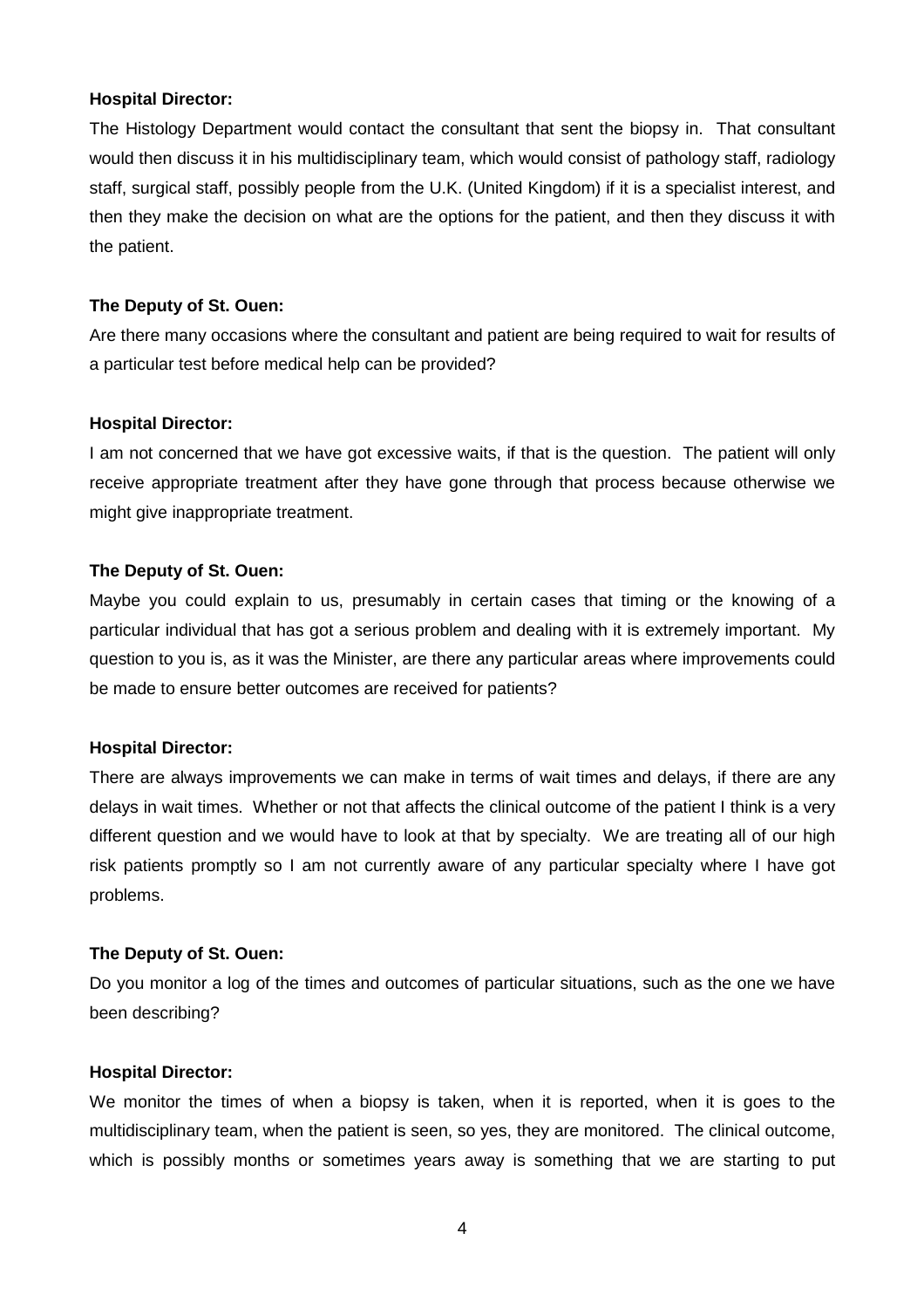together in how would we best define what those clinical outcomes are so that we can have a whole raft of measures that we review on a regular basis.

## **The Deputy of St. Ouen:**

Do you monitor the period from when the individual sees the consultant with a concern and the time that they receive treatment?

## **Hospital Director:**

Not as a regular monitoring. We can find that information for individual patients but we do not currently have a system that allows us to easily pull that data out. Is it not normal practice in the U.K. that that basic information is collective and gathered and actually then used to help inform the Health Department, the N.H.S. (National Health Service) Trusts and the like to improve and demonstrate that the service they are providing are both safe and beneficial and provide the best outcome to the patient?

#### **Hospital Director:**

The U.K. have a measure called the 18-week measure, which is from referral to treatment. That is measured and most of the hospitals in the U.K. have to adapt their systems to do that. That measure is not a measure that we have as a statutory or standing measure in Jersey so our systems do not measure that. It does not measure clinical outcome. All it does is measure the weight so you do not get any indication from that as to clinical outcome or quality.

## **The Deputy of St. Ouen:**

One last question on the subject: when is it likely that we will have access to that sort of information?

#### **Hospital Director:**

We are measuring wait times. We are just measuring them in a different way and unless we invest in our system to upgrade it then we are not going to have that immediately available.

#### **The Deputy of St. Ouen:**

You did say currently you are unable to gather that information?

#### **Hospital Director:**

Yes.

## **The Deputy of St. Ouen:**

So the question is when will you be able to?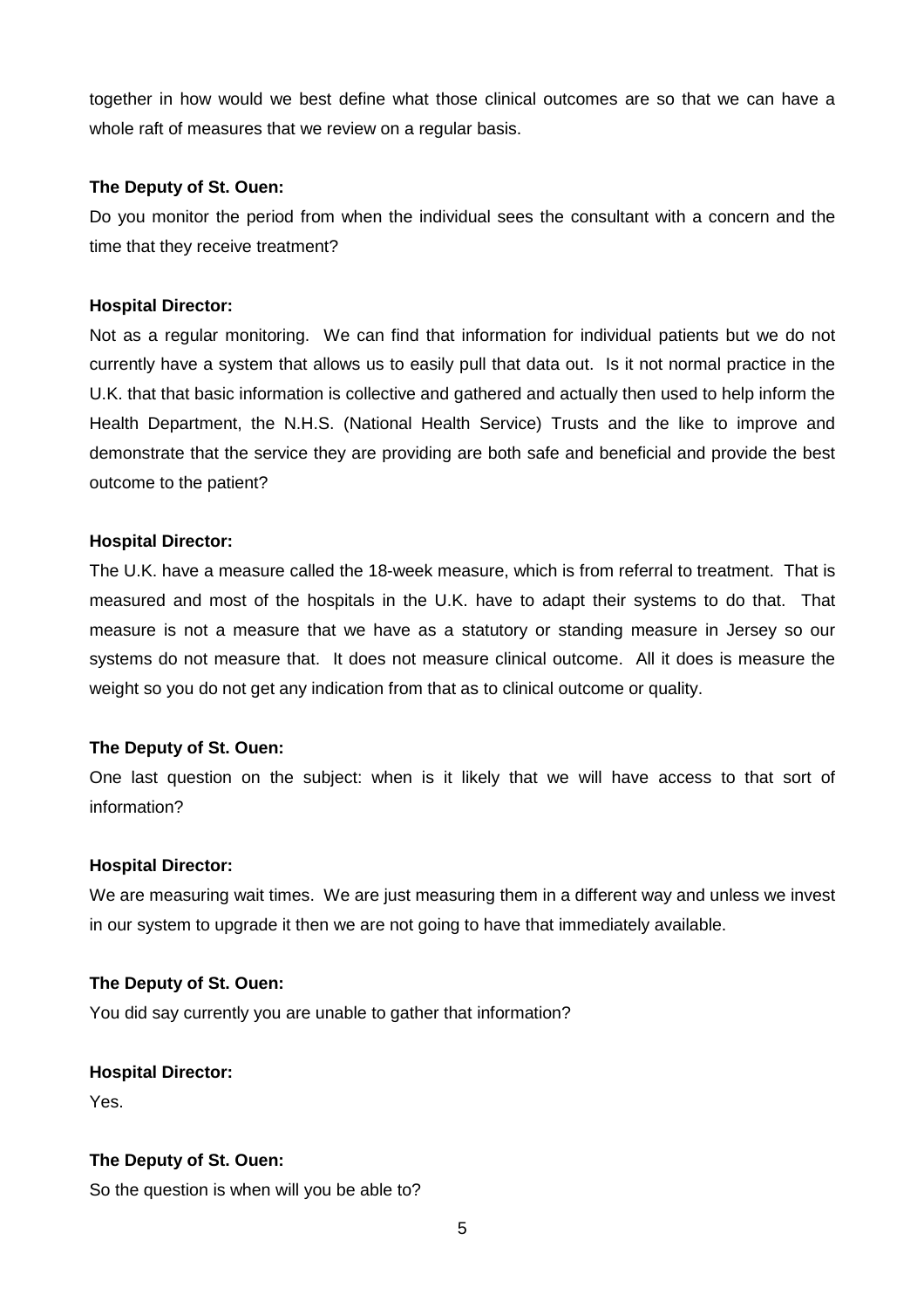When we decide it is the right measure for Jersey.

## **The Deputy of St. Ouen:**

When will that happen?

## **Hospital Director:**

What I am saying is we have not made that decision, that is something we want to measure.

# **The Deputy of St. Ouen:**

When will the decision be made?

## **Hospital Director:**

I would much rather measure clinical outcomes for patients so that it is ... I would like to see clinical measures as opposed to process measures because what is important at the end of the day is the patient gets high quality treatment with the right outcome, and that is a very different measure.

#### **The Deputy of St. Ouen:**

When will we get the measure that you would like to provide?

## **Hospital Director:**

As soon as the clinicians, and we have agreed what they are, and our systems can measure them.

## **The Deputy of St. Ouen:**

And when will that be?

## **Hospital Director:**

We do not have a date.

## **Chief Executive Officer:**

Can I just add: it is fair to comment that the U.K. are also struggling with finding the right outcome measures, even with the investment they have had in massive information systems.

## **The Deputy of St. Ouen:**

Right, but when will you be able to access the information and outcomes that you want?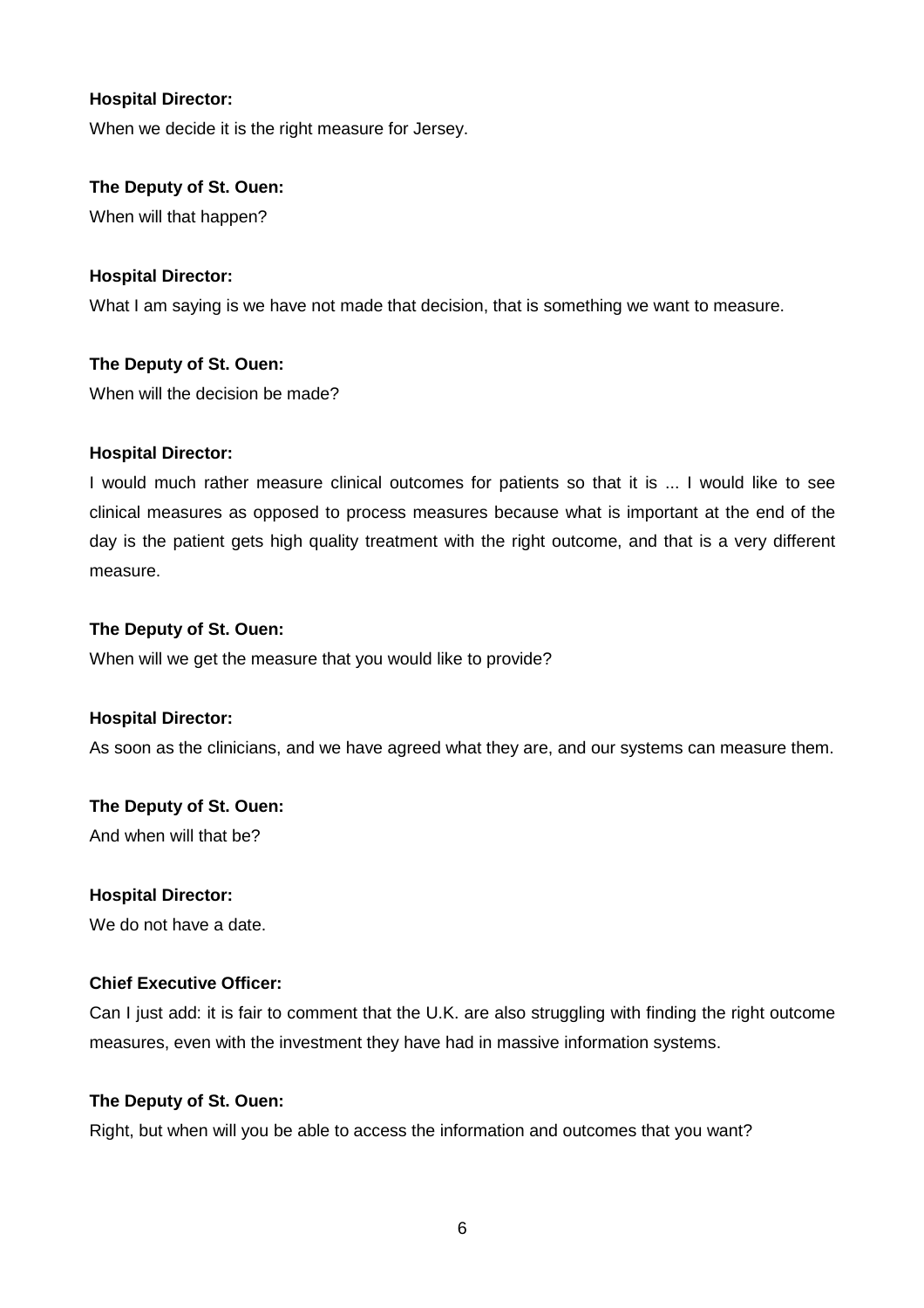I cannot answer the question because until we have decided what the measures are we do not know what it is we need to change in our system.

#### **The Deputy of St. Ouen:**

So it is years?

## **Hospital Director:**

I cannot answer that either. It might be readily available but we have not decided what the outcome measures are.

## **The Deputy of St. Ouen:**

So you do not think it is important that we monitor the outcomes of the medical services we provide?

#### **Hospital Director:**

Of course I do.

#### **The Deputy of St. Ouen:**

So then you should know, if it is important that that monitoring takes place and those outcomes are measured that you should know when we are going to have them.

## **Hospital Director:**

We already measure a lot of outcomes. We measure cancer outcomes. We have a big survey annually. That was in the press not long ago, so we know those. We measure things like how quickly somebody gets to theatre when they have fractured their neck or femur, the hips, because we know that is a good clinical indicator, so we measure that. We ask patients what their mobility and they are called outpatient outcome measures. We ask patients about their outcomes. We are already measuring a raft of these. What I am saying is I would like to expand that.

#### **Deputy J.A. Hilton:**

Can I just take you back to the waiting lists? With regard to, I think you mentioned that orthopaedics and gastroenterology are problem areas for the hospital. Can you give us an indication of waiting times for both of those?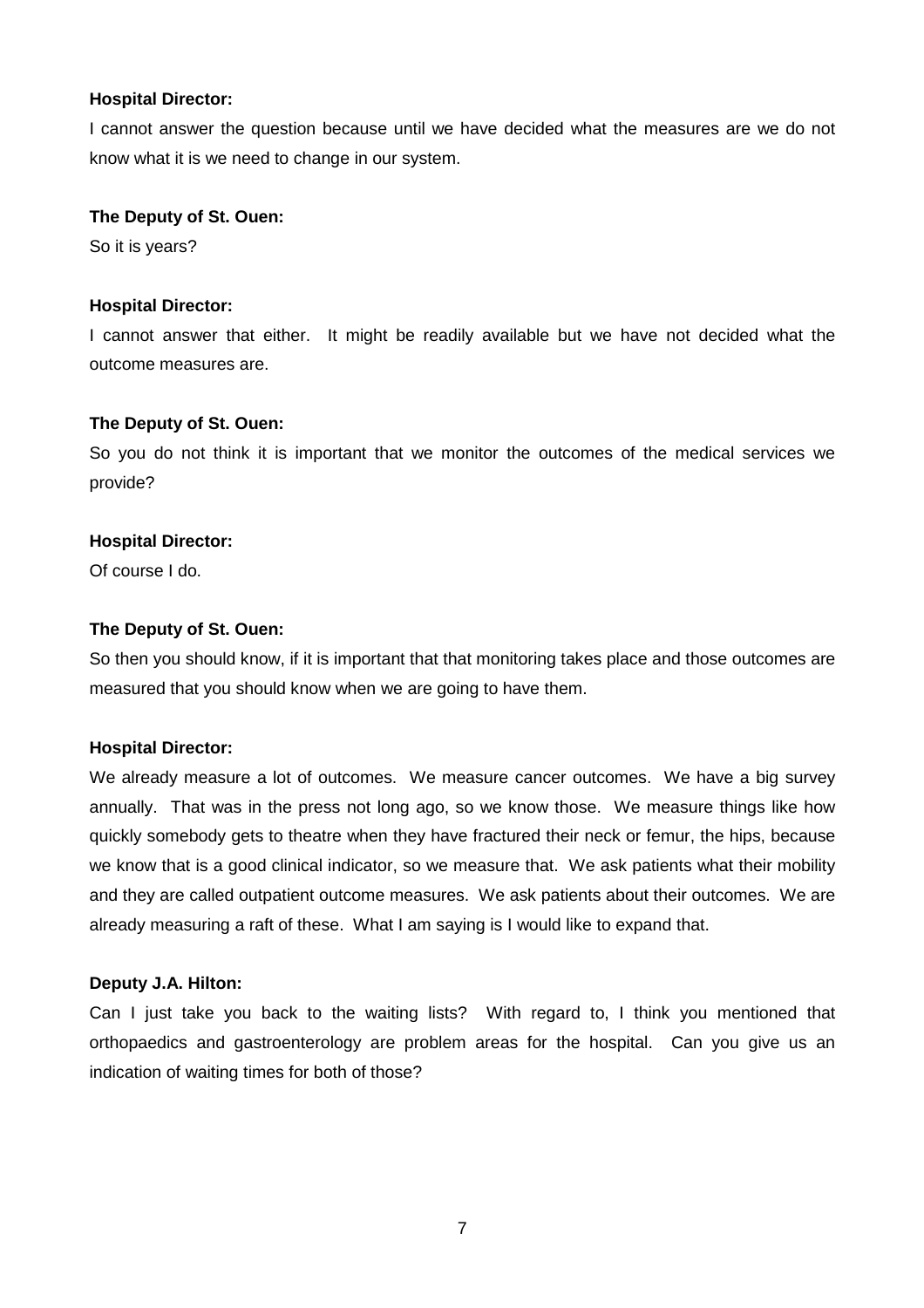I can. Orthopaedics, we have just reduced some of the wait so they are still unacceptably long, we accept that. Orthopaedics at the moment, for a first outpatient appointment, outpatients will wait 28 weeks.

#### **Deputy J.A. Hilton:**

Could you tell us what the wait is between that first outpatient appointment to receiving treatment?

#### **Hospital Director:**

No, that is the bit we cannot measure at the moment conclusively. It depends on the patient. What we are looking at is how many of those patients go on to get surgical treatment and it is actually quite low. It is probably around 20 per cent.

#### **Deputy J.A. Hilton:**

After the first appointment only 20 per cent go on to receive surgical treatment?

#### **Hospital Director:**

Yes.

## **Deputy J.A. Hilton:**

But at the current time you cannot tell us how long that wait is.

#### **Hospital Director:**

It is very dependent upon what investigations they need after you have seen them in clinic the first time and then when that decision for surgery is made.

#### **Deputy J.A. Hilton:**

Sticking with orthopaedics, 28 weeks is a very, very long time. There was a press release yesterday which talked about different States departments and underspends and I noticed that Health I believe have been allocated £2.28 million. Was that an underspend of yours?

#### **Hospital Director:**

Yes.

## **Deputy J.A. Hilton:**

I am curious how you achieved that underspend because in the press release it says: "Funding will also be used to increase surgical procedures and waiting lists" and so I am curious to know why you were not using the underspend to reduce waiting lists in the first place.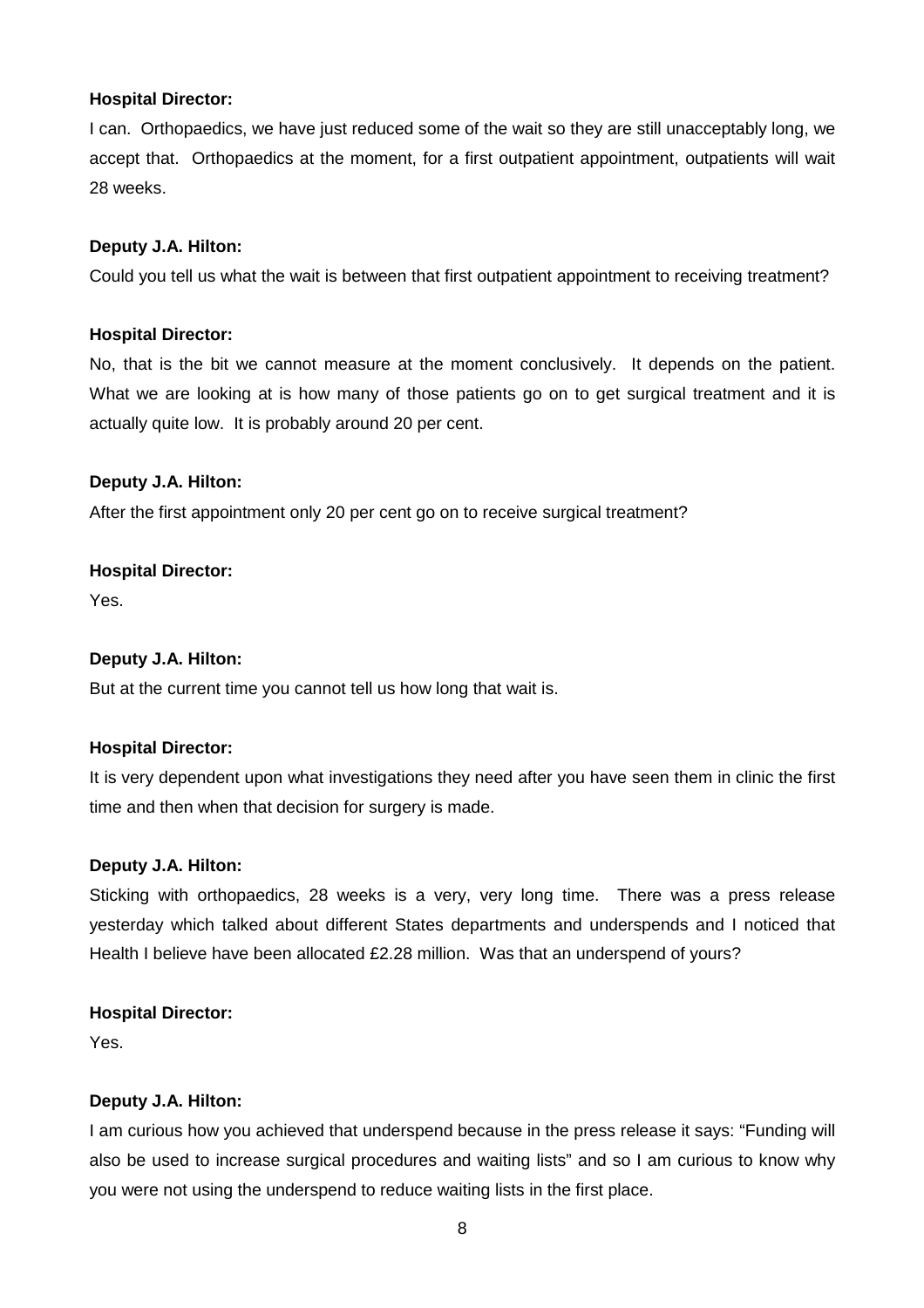## **Chief Executive Officer:**

Because that underspend did not come from an underspend on hospital services. The underspend was part of the White Paper monies we were allocated with slippage around doing the additional work that we have briefed Scrutiny about before in terms of re-engaging with hospital doctors and G.P.s (general practitioners) and just testing some of the models further. There was slippage in time. Slippage in time resulted in slippage in expenditure. That money is required this year for the full implementation but it has given us a short term additional amount of money that we are going to profile into reducing waits.

#### **The Minister for Health and Social Services:**

It is one-off money, so it is not recurring money.

#### **Deputy J.A. Hilton:**

Can you explain to us, with regard to orthopaedics, how you intend to use that money to reduce waiting lists?

#### **Hospital Director:**

Last year the existing team did additional clinics and additional theatre lists. We have, as part of this money, appointed an arthroscopy nurse, which is a nurse that will be able to follow patients following surgery releasing the doctors, so that they can see new patients and go into the operating theatre. She has already been appointed, so that is in post. We have also developed something called "enhanced recovery" and what this means is a group of professionals with physiotherapy included that see the patients pre-operatively and make sure they are in the optimum state before they have their surgery so that their recovery is faster. We have seen the length of stay reduce on the wards so patients are getting out of hospital faster, which frees up the beds so we can admit more people. We have also got funding this year from June for additional consultant time and we have got an advert out for a locum consultant already and we are reviewing C.V. (curriculum vitaes).

#### **Deputy J.A. Hilton:**

Can you just explain, you said from June you have got money available for additional consultant time; what does that mean exactly?

#### **Hospital Director:**

It means we can bring in another consultant.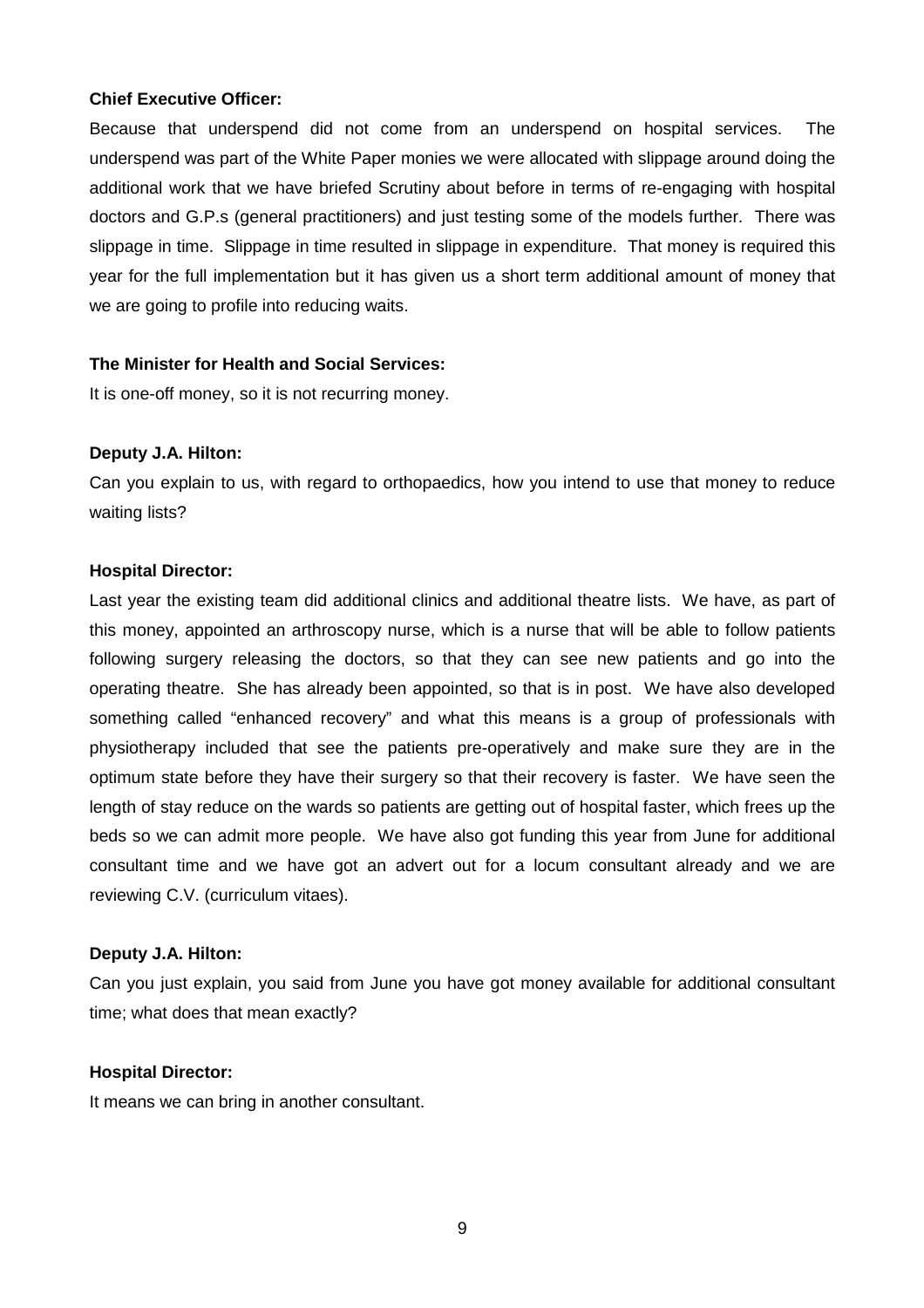# **Deputy J.A. Hilton:**

So it is one locum consultant coming in from June. I believe last year you said you had a vacancy for an orthopaedic consultant ... no. Are there 4 orthopaedic consultants at the moment?

# **Hospital Director:**

There are 3 at the moment. This would be the fourth.

# **Deputy J.A. Hilton:**

Just going on to gastroenterology. What are the problems there?

## **Hospital Director:**

The waiting times for outpatients are our problems there and they are running higher than orthopaedics. So it is currently about 36 weeks.

[10:45]

# **Deputy J.A. Hilton:**

So that is 36 weeks to first appointment?

## **Hospital Director:**

Yes.

## **Deputy J.A. Hilton:**

Would you be surprised to hear that I have had a letter from a constituent who tells me that a member of her family had to wait 13 months before they saw a gastroenterologist?

## **Hospital Director:**

I believe I know that case and that was a little while ago, and we have reduced the wait, so they have been longer.

## **Deputy J.A. Hilton:**

That was the tail end of last year.

## **Hospital Director:**

Yes, and we have had locum consultant clinic cover in the beginning part of this year, and we are going to continue with that to bring those waits down.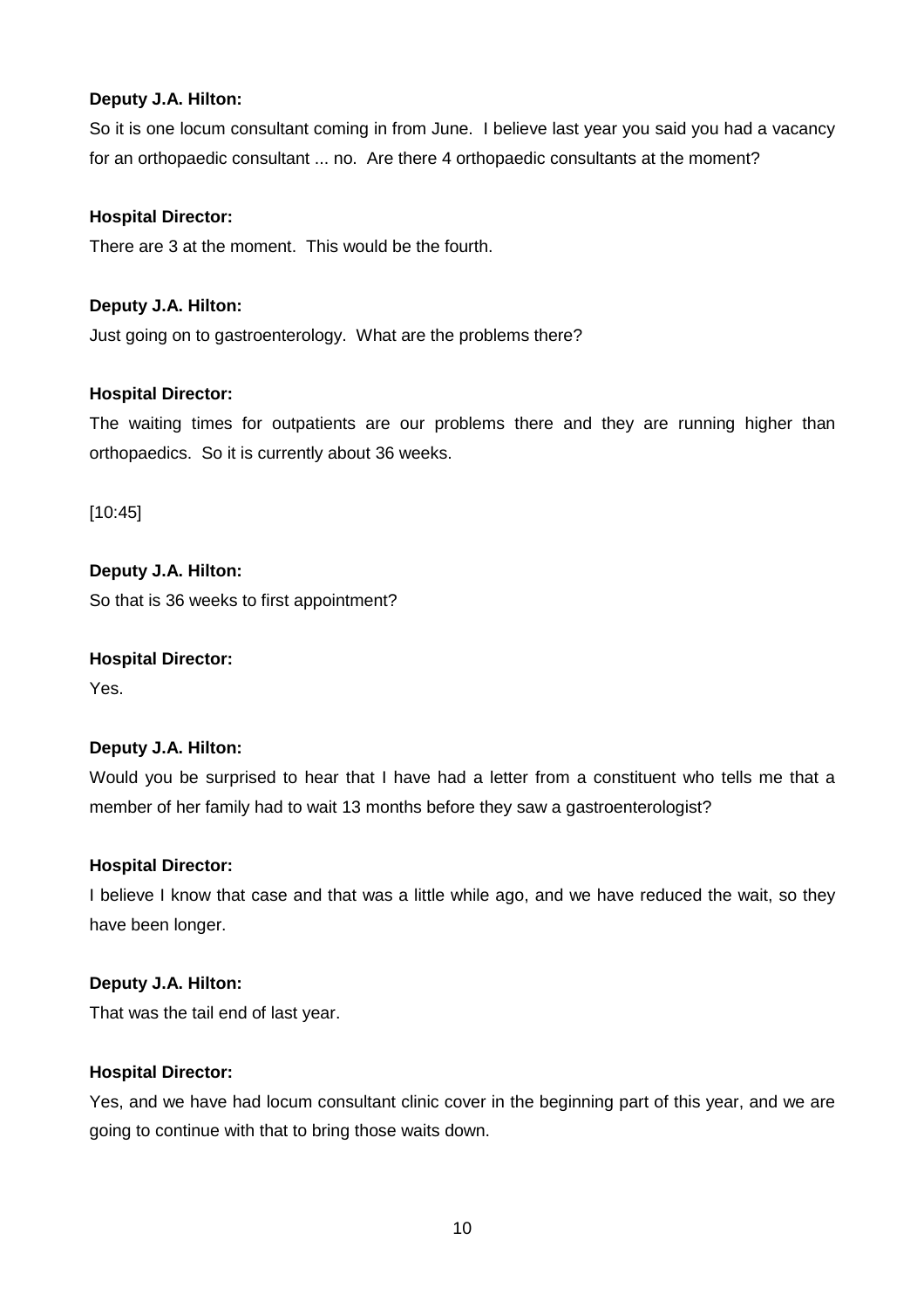# **Deputy J.A. Hilton:**

Okay, but at the moment the waiting list is still at 36 weeks and, again, how are you using the additional monies to reduce that waiting time?

# **Hospital Director:**

By bringing in the locum staff.

# **Deputy J.A. Hilton:**

Can you just remind me how many staff that is going to be there?

# **Hospital Director:**

It is one at a time when you want a consultant but they will concentrate on seeing large clinics, so we will bring the waits down quite rapidly. There are a lot less patients waiting to see gastroenterology compared to orthopaedics so it is a matter of ...

# **Deputy J.A. Hilton:**

So locum consultant, you will bring somebody in from the U.K. so they will ...?

# **Hospital Director:**

U.K. or Guernsey, so off-Island.

# **Deputy J.A. Hilton:**

The consultant will come in and just basically try and clear or see a large clinic just to try and clear the numbers. Would you expect then to see quite a big drop in that wait time of 36 weeks?

## **Hospital Director:**

Yes.

## **Deputy J.A. Hilton:**

When would you hope to see that happening?

## **Hospital Director:**

I have not brought the dates that the locums booked for, but they are being booked as we speak, and they are being booked over the next few weeks and months, so I could get back to you with that but I would expect over the next quarter we will see that come down significantly.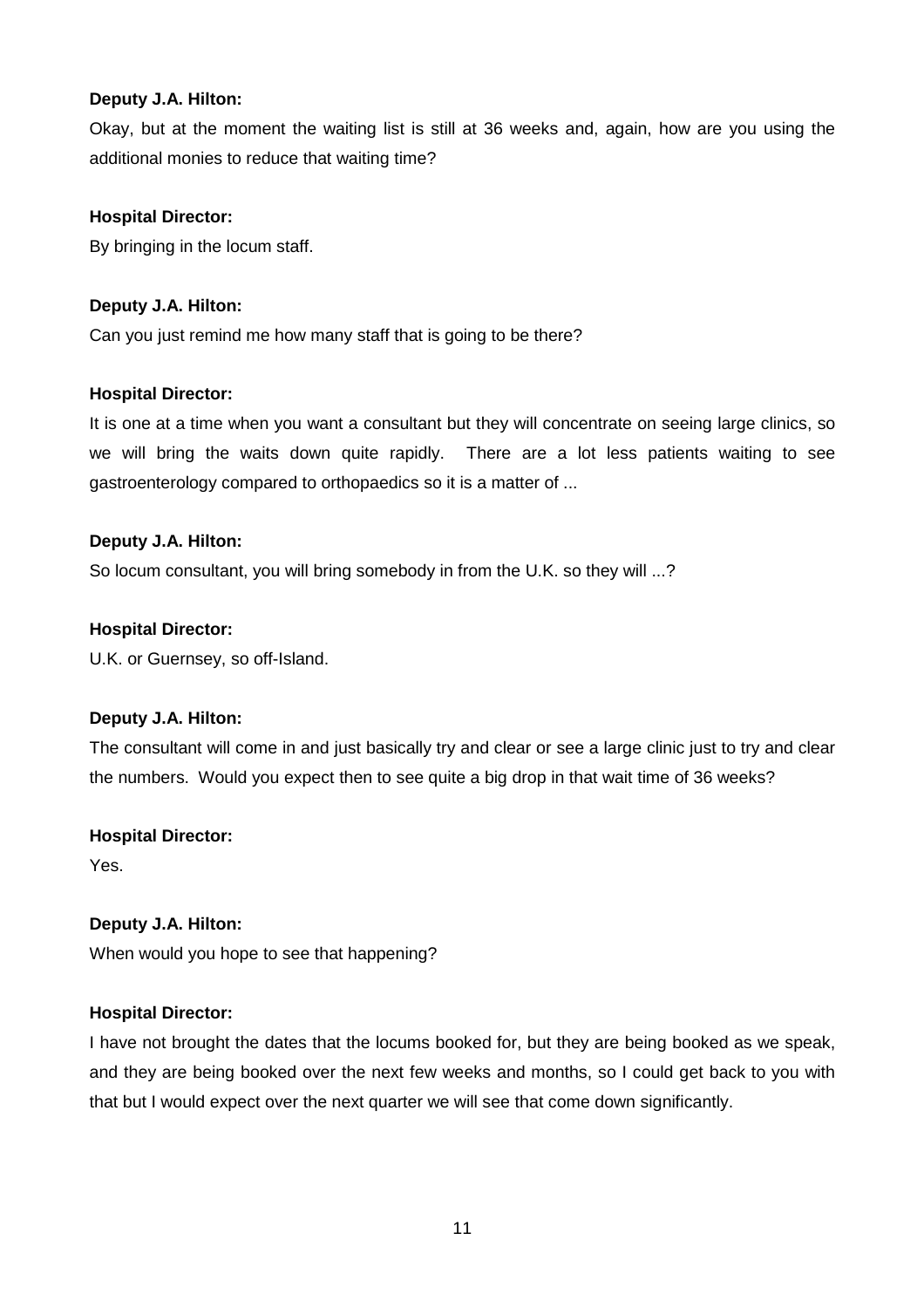The £2.28 million of underspend is, from what you have told us, White Paper money that is yet to be spent and therefore available as a surplus one-off sum. You have just highlighted a number of new appointments and additions to the staff. How are you going to continue to provide for them in the following year if this money is destined to deliver other services that have already been agreed and approved?

# **Hospital Director:**

Some of the waiting list work will be non-recurrent so that is fine and what we will do there is what we call reduced backlog. So once you have got rid of the backlog of patients waiting then we see if our current staff or existing staff can maintain a lower wait. In orthopaedics I put a plan in last year, so that is recurrent funding in orthopaedics, so that is not part of that underspend.

# **The Deputy of St. Ouen:**

You are pretty confident that not only will you be able to reduce the waiting time significantly in some of these areas, but they will be able to be maintained at a much lower level or lower period on into the future.

# **Hospital Director:**

That is absolutely the intention.

# **Deputy J.A. Hilton:**

Can I just ask you a question about the dental waiting list as well? How is that being managed at the present time?

# **Hospital Director:**

Dental services are slightly different, the orthodontic service particularly. A member of staff left about 3 years ago and we have been unable to fill that post, and that is a national U.K. issue. It is a speciality where it is very difficult to recruit into. So what we have done is we have increased the hours of our visiting consultants. We have increased the hours of the consultant that is on the Island and we are now looking for a nurse therapist who will be able to be added to the team. Again, we have not got one on Island at the moment, we will have to appoint. They will be able to undertake some of the clinic and the follow-up work, so that has been a very difficult specialty because we just cannot recruit those posts.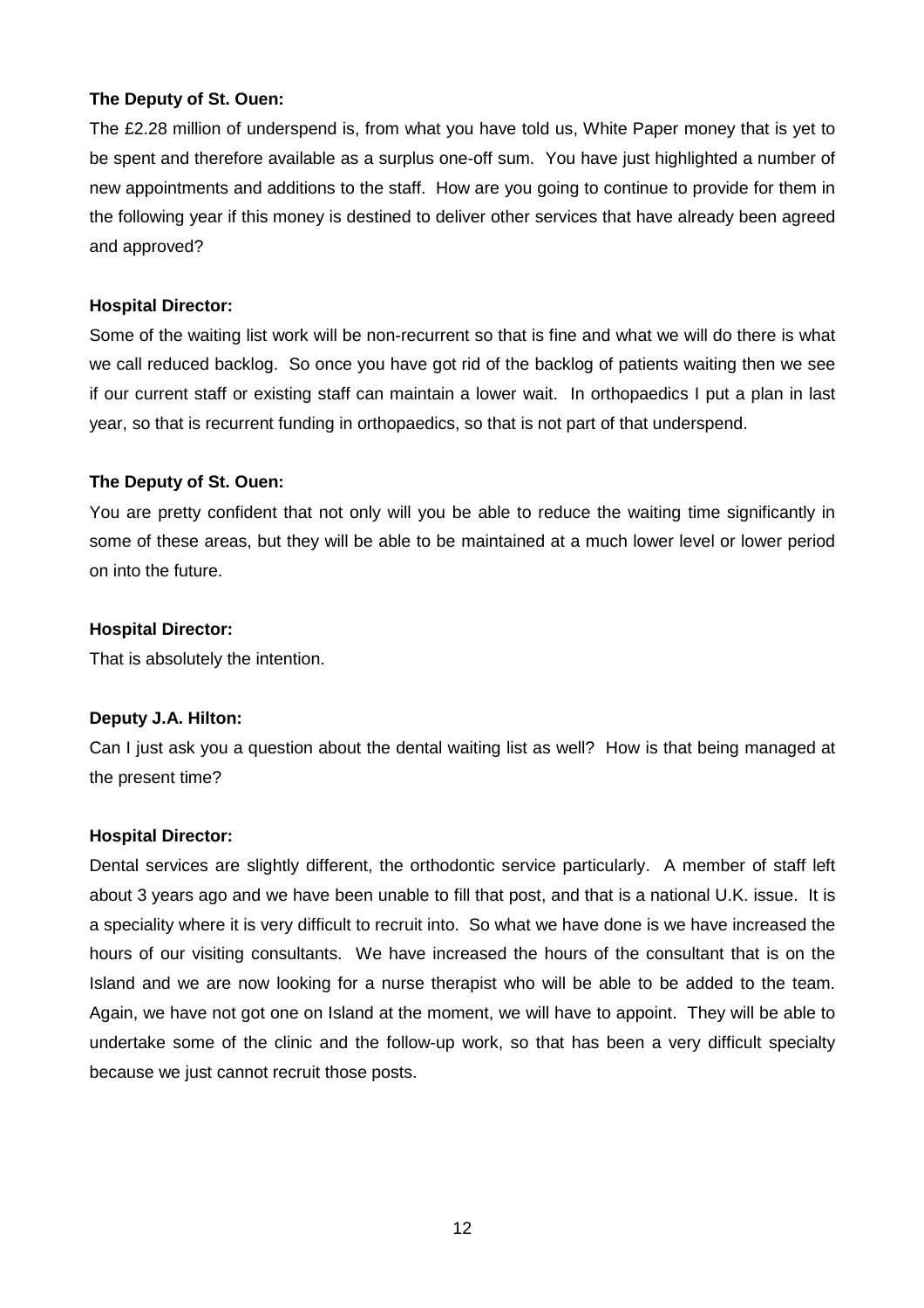# **Deputy J.A. Hilton:**

While we are on the subject of dentists, it is my understanding our dental law has not been updated in a very long time and it restricts what qualified dental nurses can do. Are you planning to look at that law?

## **Chief Executive Officer:**

Yes, it is on the programme at the moment. It is on our departmental programme for review.

# **Deputy J.A. Hilton:**

When do you think that review is likely to be?

# **Chief Executive Officer:**

I do not have the information with me but I would be happy to get that back to you.

# **Deputy J.A. Hilton:**

That would be helpful if you could do that.

## **The Deputy of St. Ouen:**

Equally, and perhaps separately, the media today have picked up on a gentleman that has been waiting a considerable amount of time to access mental health support. Can you just talk us through why there might be the long delays in accessing appropriate support and what you plan to do to address it?

## **Hospital Director:**

Mental health does not fall within my remit. I do know of some of their appointment issues.

## **The Deputy of St. Ouen:**

So the psychiatric consultants would not be part ...

## **Chief Executive Officer:**

It is not a consultant issue, I understand from the item that was raised this morning. It is about access to counselling. I think you probably will recall that we have developed as part of the White Paper changes, the Jersey Talking Therapies Project, and that will expand very significantly the amount of counselling that is available to the public, but perhaps if I could ask Rachel just to say a bit more about that.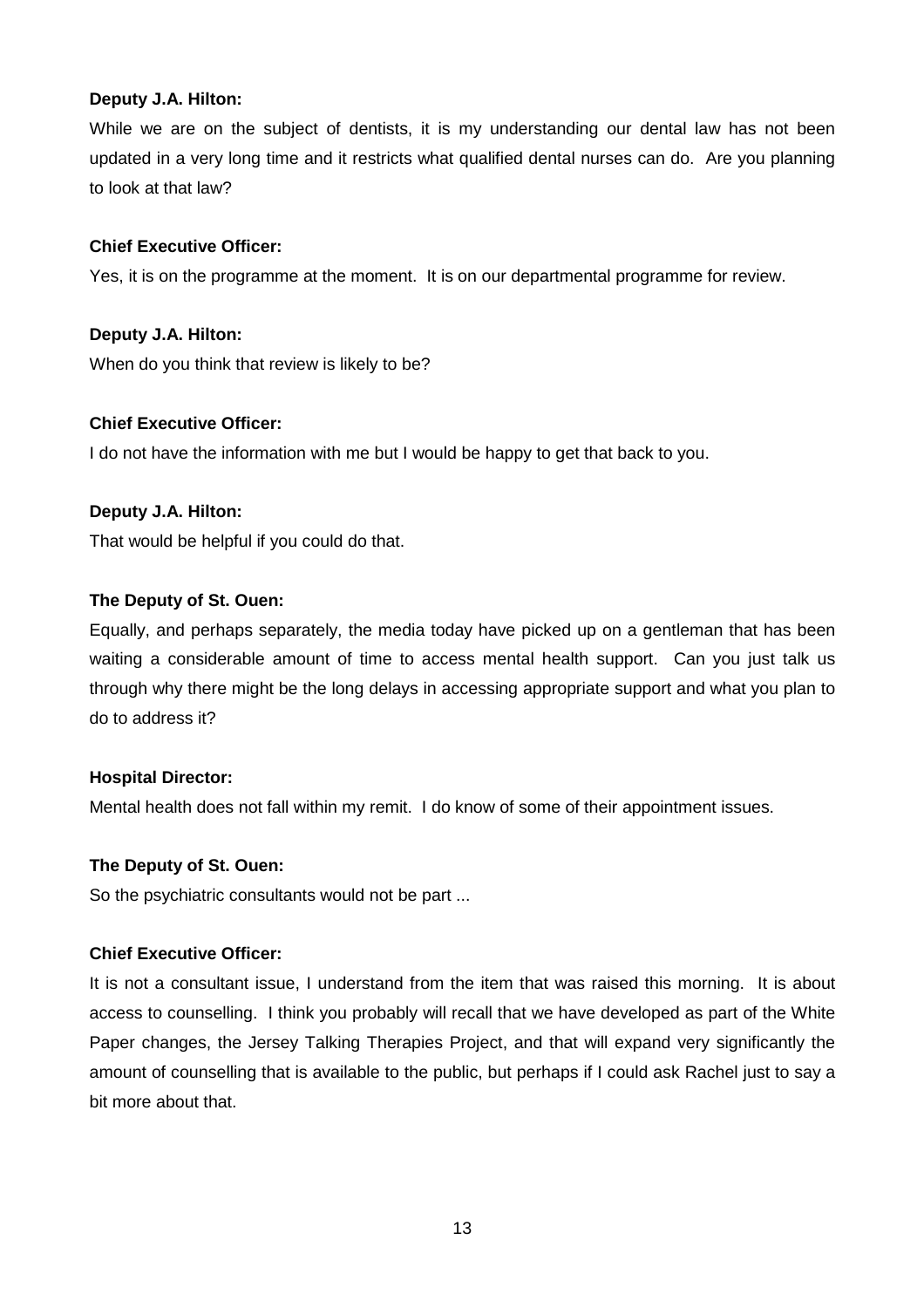## **Director, System Redesign and Delivery:**

I think it is important to know that we are talking about psychological therapies rather than acute mental health services.

## **The Deputy of St. Ouen:**

Can I just stop you there? Just to be clear, just to pick up on the acute bit first because you quite rightly say that I ...

## **Chief Executive Officer:**

You need to ... yes.

## **The Deputy of St. Ouen:**

As far as you are aware do we have the appropriate support and access to the qualified professionals within the hospital environment to deal with and treat individuals with mental health issues?

#### **Hospital Director:**

If a patient presents to the Accident and Emergency Department with a mental health issue then we have very good access to the psychiatrists and to the community psychiatric nurses. They will come and assess a patient in the hospital. They are not hospital doctors and they are not part of the hospital workforce. They sit in the community services.

## **The Deputy of St. Ouen:**

Can you just help me to understand that? So although we have got - excuse me if I do not have the right term - consultants that deal with mental health issues, are you saying that although it could be considered an acute problem they are not linked directly to the hospital?

#### **Chief Executive Officer:**

No, and they would not be in other places either; that model of having them hospital based has long gone. They are specialist services in their own right. Some places you will find a Mental Health Unit on a hospital site but they are generally run by a separate organisation that specialises in mental health services.

#### **The Deputy of St. Ouen:**

So where is the link between them and the hospital?

## **Chief Executive Officer:**

The link is through the liaison services with A. and E. (Accident and Emergency).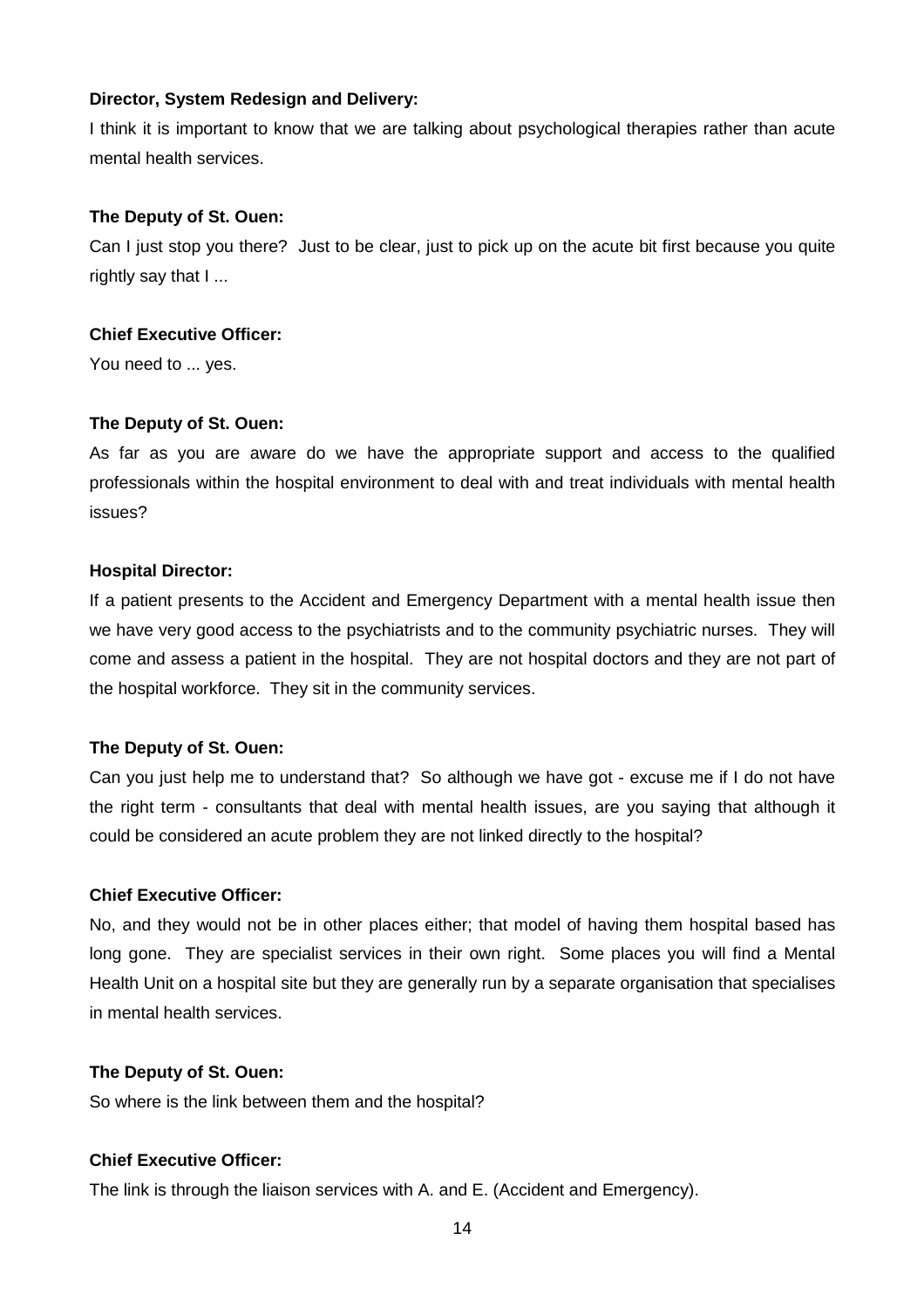Or a hospital ward. If we need the services of a psychiatrist there is an on-call psychiatrist 24 hours a day and we can have clinicians ring them and they come and assess a patient.

## **The Deputy of St. Ouen:**

What other provision do you make for individuals that suffer with mental health problems within the hospital?

#### **Hospital Director:**

We have specialist nurses that visit. We have drug and alcohol nurses. We have nurses for learning and disabled people. We have nurses, the C.P.N.s (community psychiatric nurses), they will come in, if there is a known patient, and they will help us nurse a patient on a ward. So we have very good links and we have some specialist nurse input. But otherwise, if they are on a general ward they are there because their overriding problem is a physical need.

#### **The Deputy of St. Ouen:**

What provision do you have for inpatients within the hospital?

## **Chief Executive Officer:**

For inpatient mental health services; none. They are not within the hospital. They are at Orchard House.

## **The Deputy of St. Ouen:**

We have been led to believe that that may not be necessarily the case because in our review that we are undertaking around the Children and Adolescent Mental Health Services we have been reliably informed that young people are directed through Accident and Emergency straight into one of your wards.

## **Chief Executive Officer:**

For children we do, but for adults, which is the bulk of our mental health services, they are at Orchard House and they are in a separate service. The number of children are small. We could not justify specific children services in the mental health services so they are cared for in our children's ward.

## **The Deputy of St. Ouen:**

What age group are we talking about?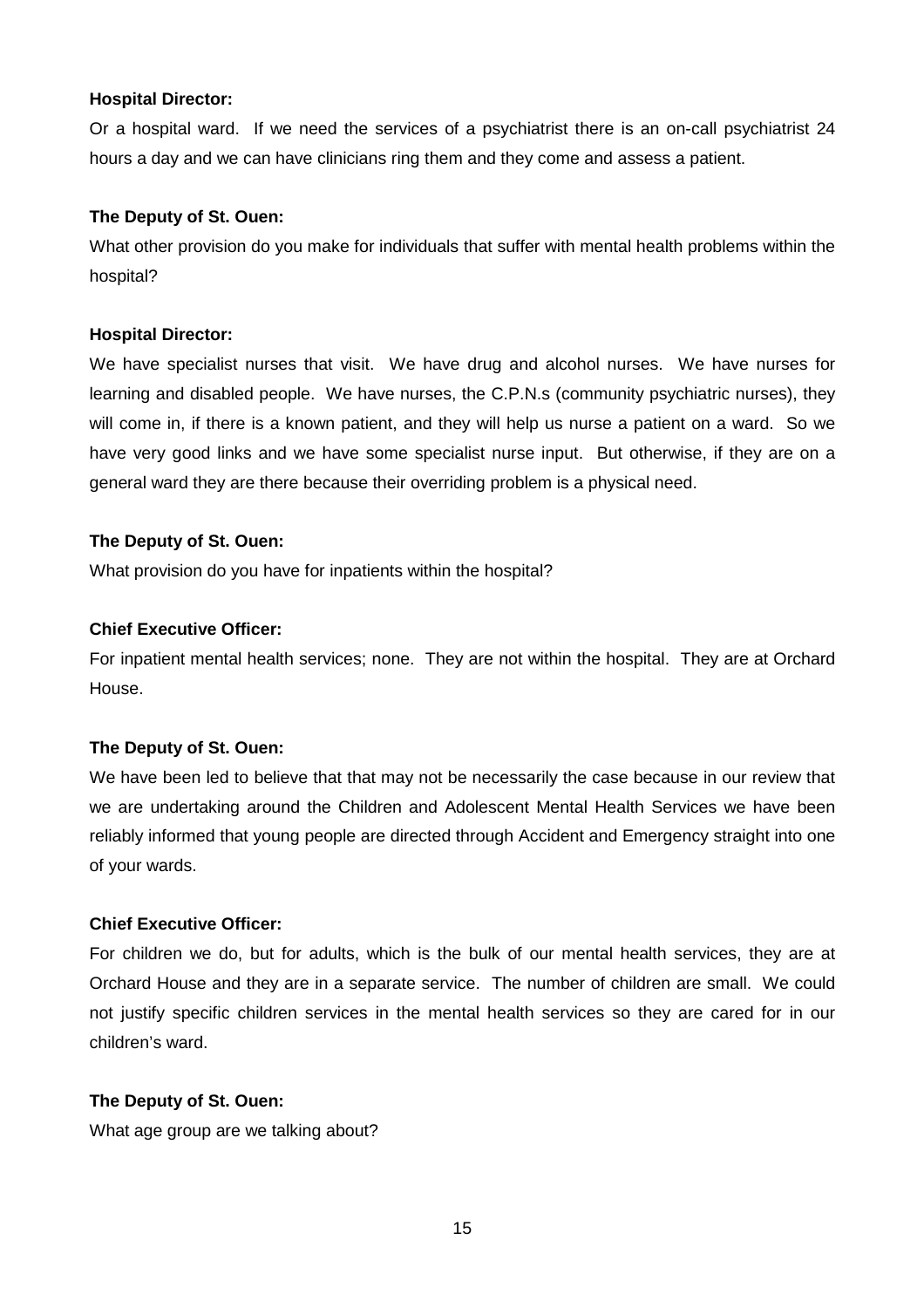0 to 16 usually for inpatients.

#### **The Deputy of St. Ouen:**

We currently accommodate teenagers within Robin Ward if they required a ward bed. Do you think that is appropriate?

## **Chief Executive Officer:**

I think when we are designing the new and revised hospitals we would be looking to have some sort of adolescent unit, probably aligned with the children's ward but there would be separate space for adolescents. It is not ideal but then the hospital itself is very old and not always as we would want it to be.

#### **Deputy J.A. Hilton:**

Before we just leave waiting lists and things, I just wanted to ask you: you spoke about referral to treatment of 18 weeks in the U.K. What would you like to see our target being and how soon do you think we can achieve that, particularly across those specialities that you have spoken about this morning?

#### **Hospital Director:**

At the moment we have an unwritten guide that we are looking at 12 weeks to outpatients and then 12 weeks to a procedure. That is what we are trying to work to at the moment and a lot of our specialties are well within that. I would like to see all specialities at least get to that.

#### **Deputy J.A. Hilton:**

How soon do you think we will be able to achieve that?

#### **Hospital Director:**

That varies by specialty and will have a cost implication. So we have already invested in orthopaedics, so we expect to see that reducing. We are working with gastroenterology so we expect to see that reducing. Some of the other specialities; we think we can do some work around Lean and improving patient throughput. So it is our focus for this year, so I expect to see this changing throughout this year.

## **Deputy J.A. Hilton:**

I just recall that we had a similar conversation about a year ago and then you came back and had to report that there had not been a reduction in the waiting list because there is a great demand and so at what point will the management make a decision to go to the Minister with a business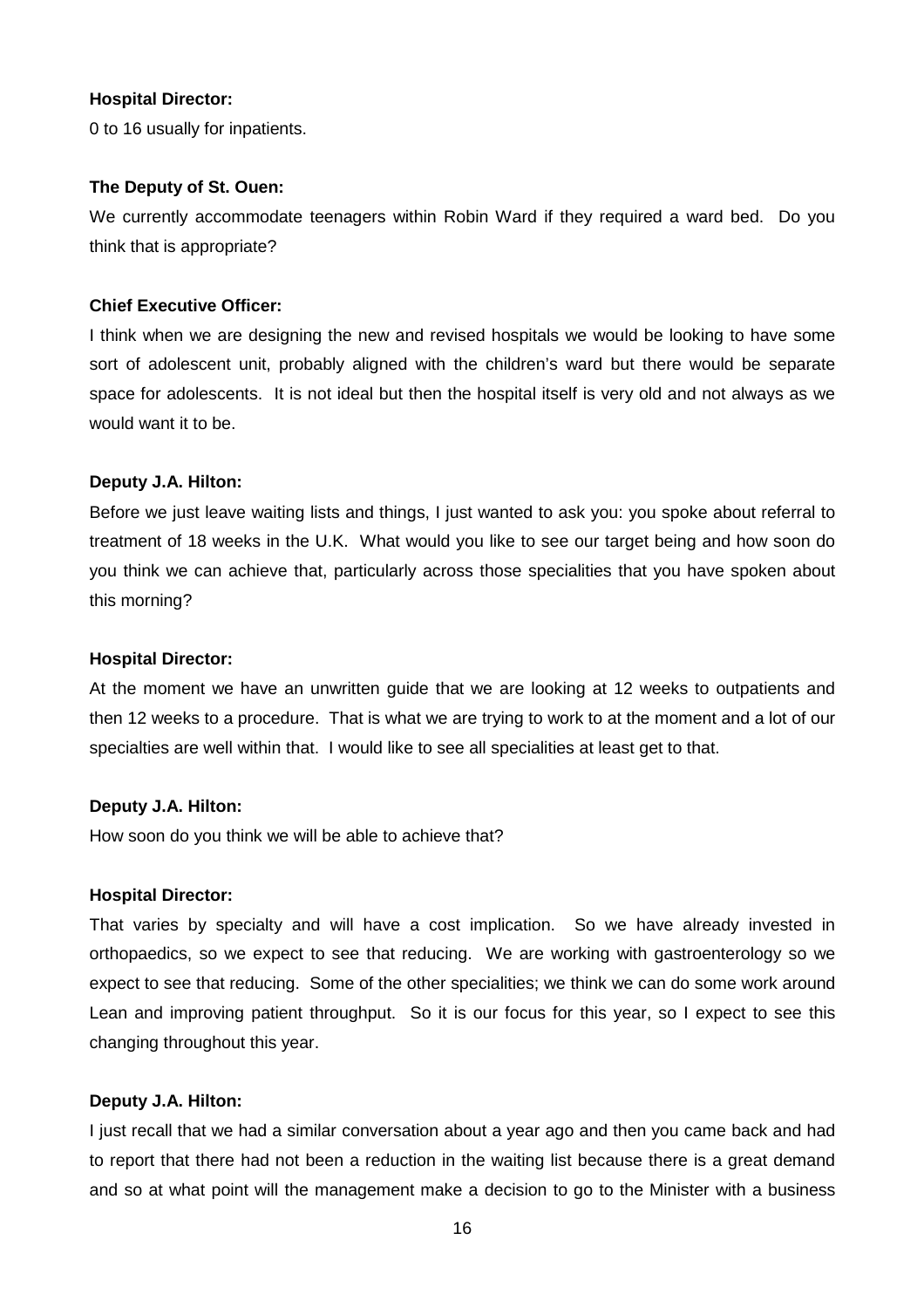case to address the issue of these really lengthy waiting lists once and for all? At what point do you think that might happen?

# **Chief Executive Officer:**

I think we have to put that in the context of the Medium-Term Financial Plan in process, which as you know, we are in the midst now of the first one of those, 2014. We are already planning for and developing the business cases that sit within the next Medium-Term Financial Plan and obviously there will be a number of business cases which are around enhancing and developing acute services, hospital base services, so any waiting times that we cannot resolve by looking at process, leaning those processes, looking at using current money differently, we would have to take through that process. The challenge for us is that if we have growing waits at the moment because demand is growing or because we have done all the other things and we still cannot get the waits down to the level we would like them, we are restricted to the sum of money which we have been given in M.T.F.P. (Medium-Term Financial Plan) 1. So we would have to look and we would box and cox between sums of money to try and free up the resources to do that. So it is a bit of a moveable feast unfortunately.

# **The Minister for Health and Social Services:**

We do acknowledge that some specialities - I think we need to stress that, in some specialities - is too long, especially with the ageing population. But as we have talked to you many times, it is not just one thing that will fix it unfortunately. I wish it was.

## **Deputy J.A. Hilton:**

I am aware that the respiratory consultant was not replaced, who left in August 2012.

## **Hospital Director:**

He has been.

## **Deputy J.A. Hilton:**

He has been replaced now so that person is in post and everything?

## **Hospital Director:**

We interviewed in December. We appointed 2 physicians with specialty interests in respiratory. One is in post and one starts in May.

## **Deputy J.A. Hilton:**

Thank you.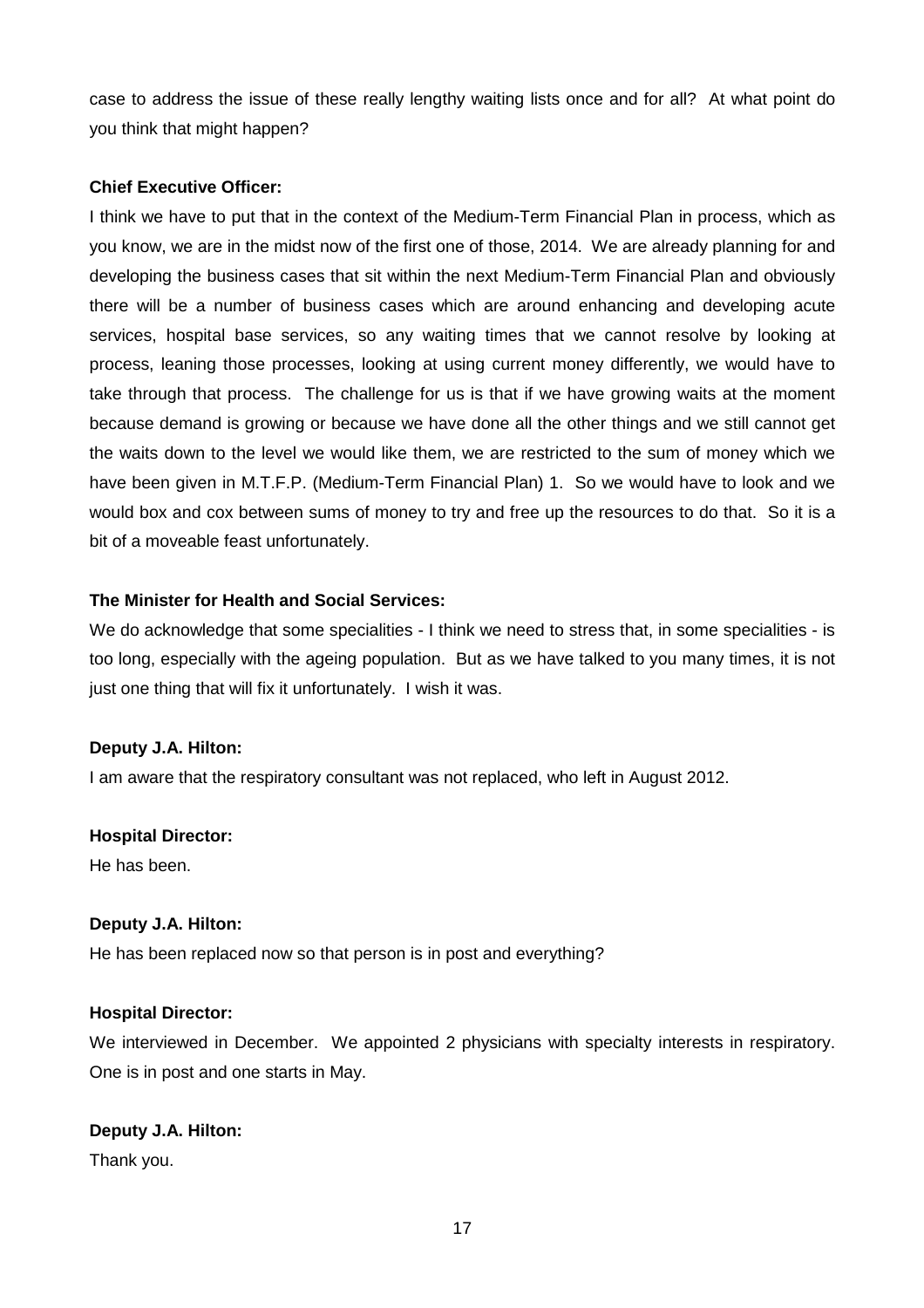Are there currently any vacancies for consultants at the moment?

## **Hospital Director:**

We have got a psychiatry consultant vacancy, which again is in the mental health system. They are being interviewed in May. So, no, those respiratory positions were my outstanding posts.

# **Deputy J.A. Hilton:**

So your only vacancy at the current time is in psychiatry?

## **Hospital Director:**

Yes.

# **Deputy J.A. Hilton:**

Have you got any vacancies for nurses at the present?

## **Hospital Director:**

There are always vacancies for nurses because of the turnover.

## **Deputy J.A. Hilton:**

What is your waiting ...?

## **Human Resources Director:**

I have not seen the latest figures. I can find them for you.

## **Deputy J.A. Hilton:**

Have you any idea at all because I think when you came 6 months ago it was about 28.

## **Human Resources Director:**

It has been as high as 40, but I do not think it is that high now.

# **Deputy J.A. Hilton:**

How often do you use locum nurses because there is a shortage?

# **Chief Executive Officer:**

Bank staff.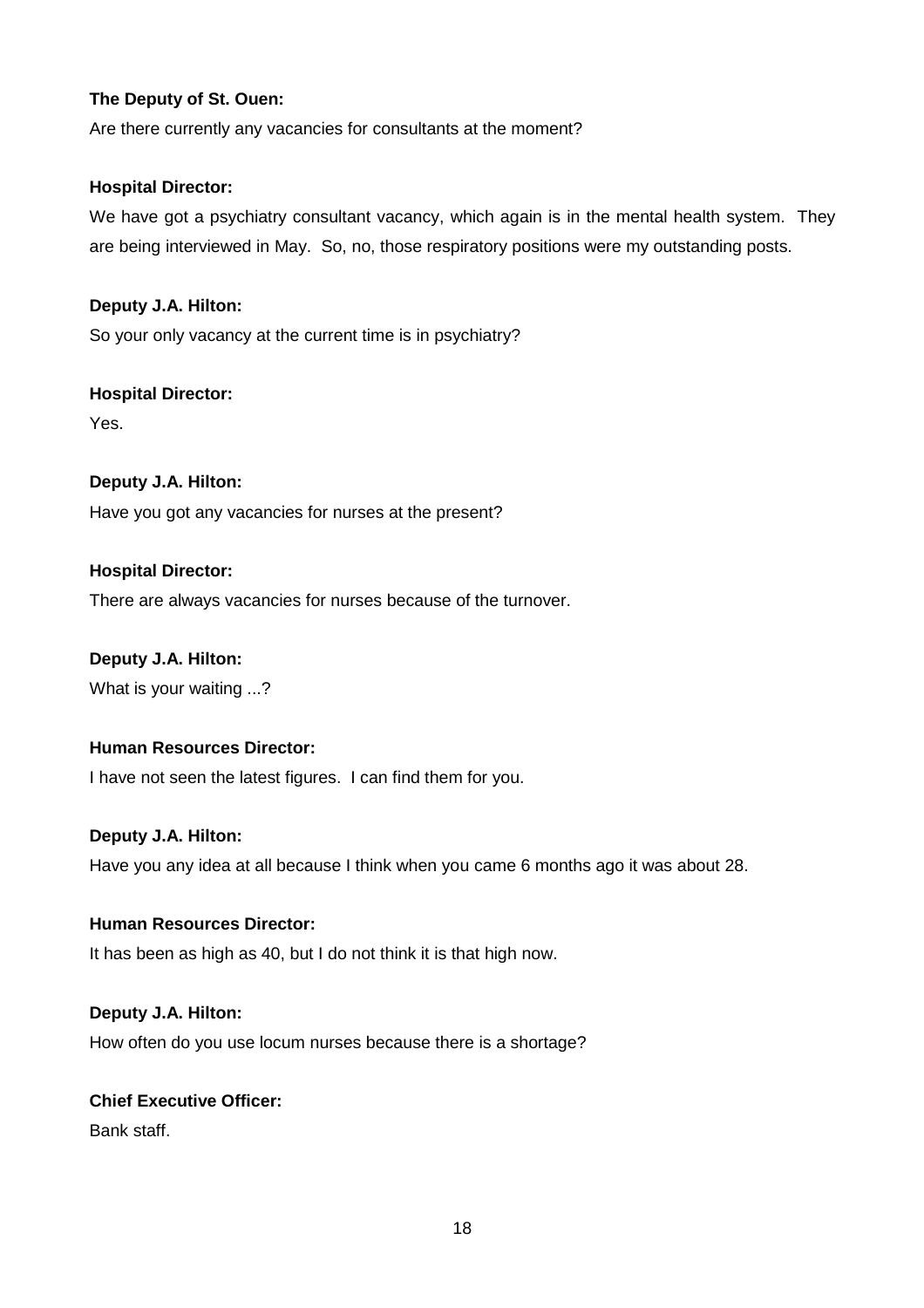## **Deputy J.A. Hilton:**

Bank staff, sorry,

## **Human Resources Director:**

We have normally used bank nurses. Bank nurses are used pretty much every day.

# **Deputy J.A. Hilton:**

To cover sickness and holidays and things?

# **Human Resources Director:**

To cover sickness, holidays, increased admissions, a variety of reasons. Agency nurses are the locum equivalent for nurses and we use them as infrequently as possible because they are very expensive and difficult to find.

# **The Deputy of St. Ouen:**

So currently the recruitment of nurses is not the problem that it used to be, is that what you are saying?

# **Human Resources Director:**

I think it is always a challenge to recruit nursing. I think every hospital in the U.K. at the moment. is challenging itself to get better at recruiting nurses and we are in that same place. We will be scoping out over the course of this year which major recruitment fairs and which major recruitment activities we will engage in.

# **The Deputy of St. Ouen:**

How will we be doing recruiting of nurses or potential nurses locally?

# **The Minister for Health and Social Services:**

The programme started last September. I remember I think there were 16 nurses on that programme. I think the idea is to do that every 2 years.

[11:00]

**The Deputy of St. Ouen:** Why not every year?

# **The Minister for Health and Social Services:**

Am I right it is every 2 years? Or is it every year?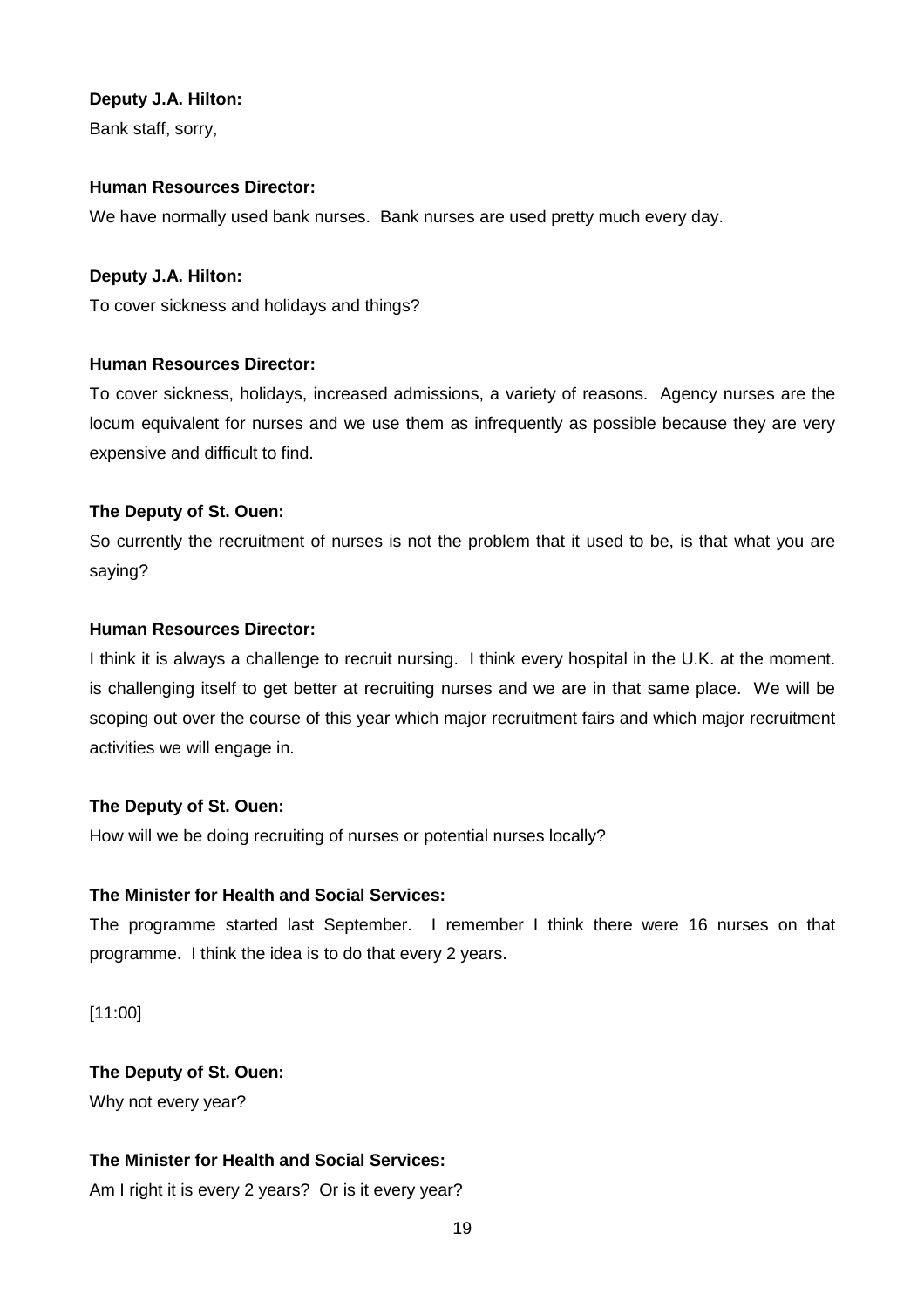## **Chief Executive Officer:**

I thought it was every year but we will need to check on that.

## **The Deputy of St. Ouen:**

So it is an ongoing programme that you proceed to recruit 16, 18 new individuals who wish to train as nurses?

# **Chief Executive Officer:**

Yes.

# **The Minister for Health and Social Services:**

We have also got to make sure that once they have qualified that there is a job for them.

# **The Deputy of St. Ouen:**

I hear that but if what we have just been told is correct, and there are about 40 vacancies, and recruitment ...

# **Chief Executive Officer:**

But all those vacancies are not for brand new, newly qualified nurses. Many of those vacancies are for experienced nurses to run wards and to do specialist services. So there is a mix of vacancies. It is not all able to be filled by our new nurses coming off the conveyor belt. So you have got to balance it. It is a bit like new teachers and experienced teachers to take on leadership roles.

# **The Deputy of St. Ouen:**

Is it the case that because of the changes that allow certain professional, very qualified nurses to undertake additional tasks, that that has required more individuals that are more highly skilled to come in and fill those positions?

# **Chief Executive Officer:**

Sometimes it is because nurses are doing more. They are taking over certain things that perhaps the doctor did to free the doctor up to do more and that requires certain skills and training and exams that you need to have. So you will have some vacancies for people like that. You will have vacancies for people who are going to be leading a team of nurses or leading a ward, because somebody has moved on with their career, and then you will have vacancies for your entry level nurses on the ward. The mix of that varies from time to time.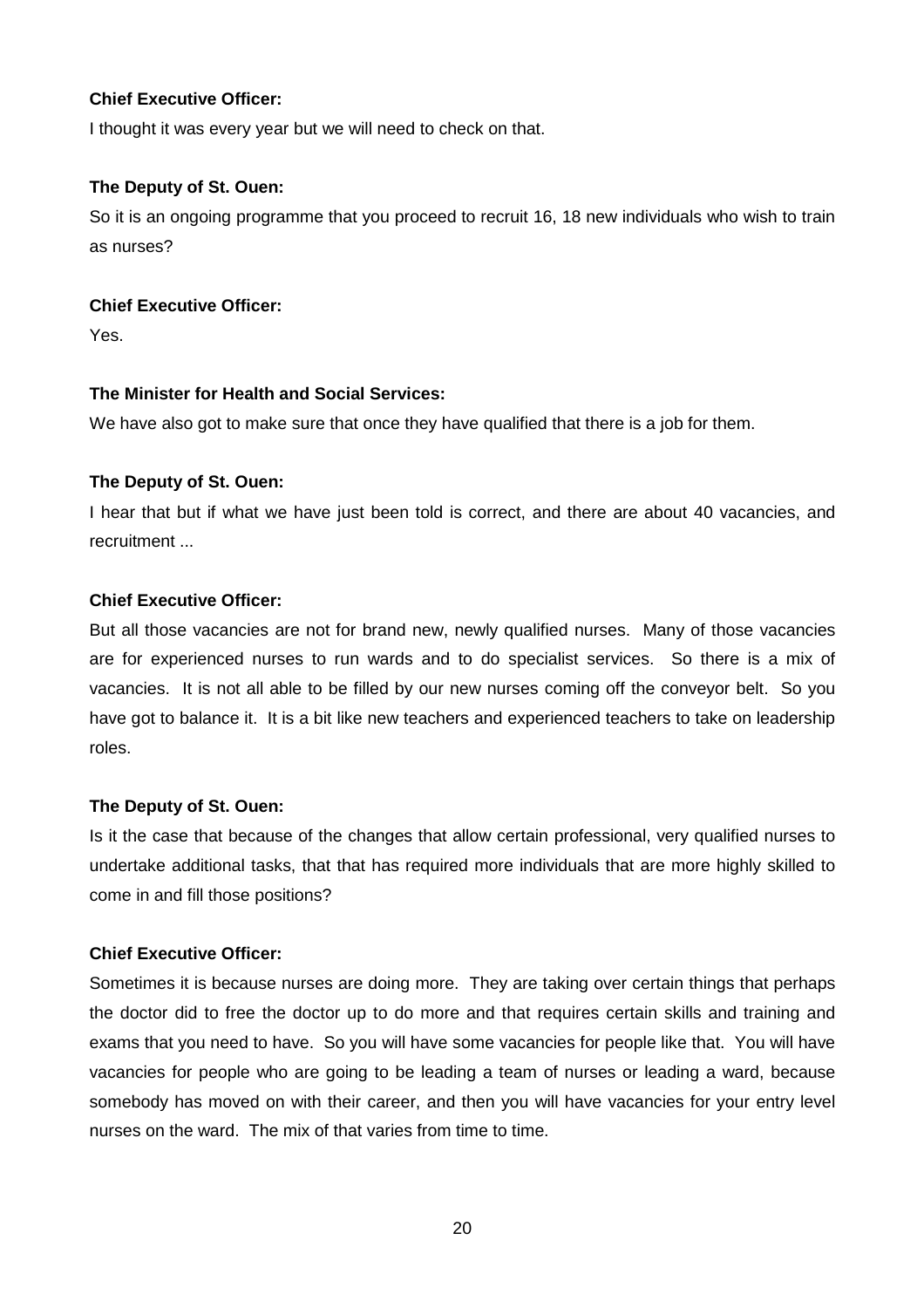For those nurses that are already qualified, what opportunities do they have to improve their skills?

#### **Human Resources Director:**

We have cohorts going through nurse prescribing training. We have a new contract with the University of Chester, so a significant number of our nurses are now getting further academic qualifications through that model. That has just started. Our nurse education centre is one of the busiest departments in the hospital. There is constant throughput from every ward and every service with nurses acquiring new qualifications and new skills.

#### **The Minister for Health and Social Services:**

I think, just to add a point there, our nurses need to be congratulated too because if they go on to degrees or extra training this is on top of their business as usual. Most of them have got families so we have got a very dedicated team who are keen to continue with their professional development.

#### **The Deputy of St. Ouen:**

Roughly how many already qualified nurses would be undertaking the training you have just described?

#### **Human Resources Director:**

I do not have that detail with me. I can find it for you.

## **The Deputy of St. Ouen:**

Yes, if you could provide them for us that would be useful. Thank you.

#### **Deputy J.A. Hilton:**

Last time we met I understand that study leave was suspended for the last 3 months of the year. Has that study leave been reinstated?

#### **Hospital Director:**

Yes.

#### **Deputy J.A. Hilton:**

Thank you very much. Could we just talk about pathology and what the situation is there? Whether you have come to an agreement with existing staff on the service or whether you were still using locums in the U.K.?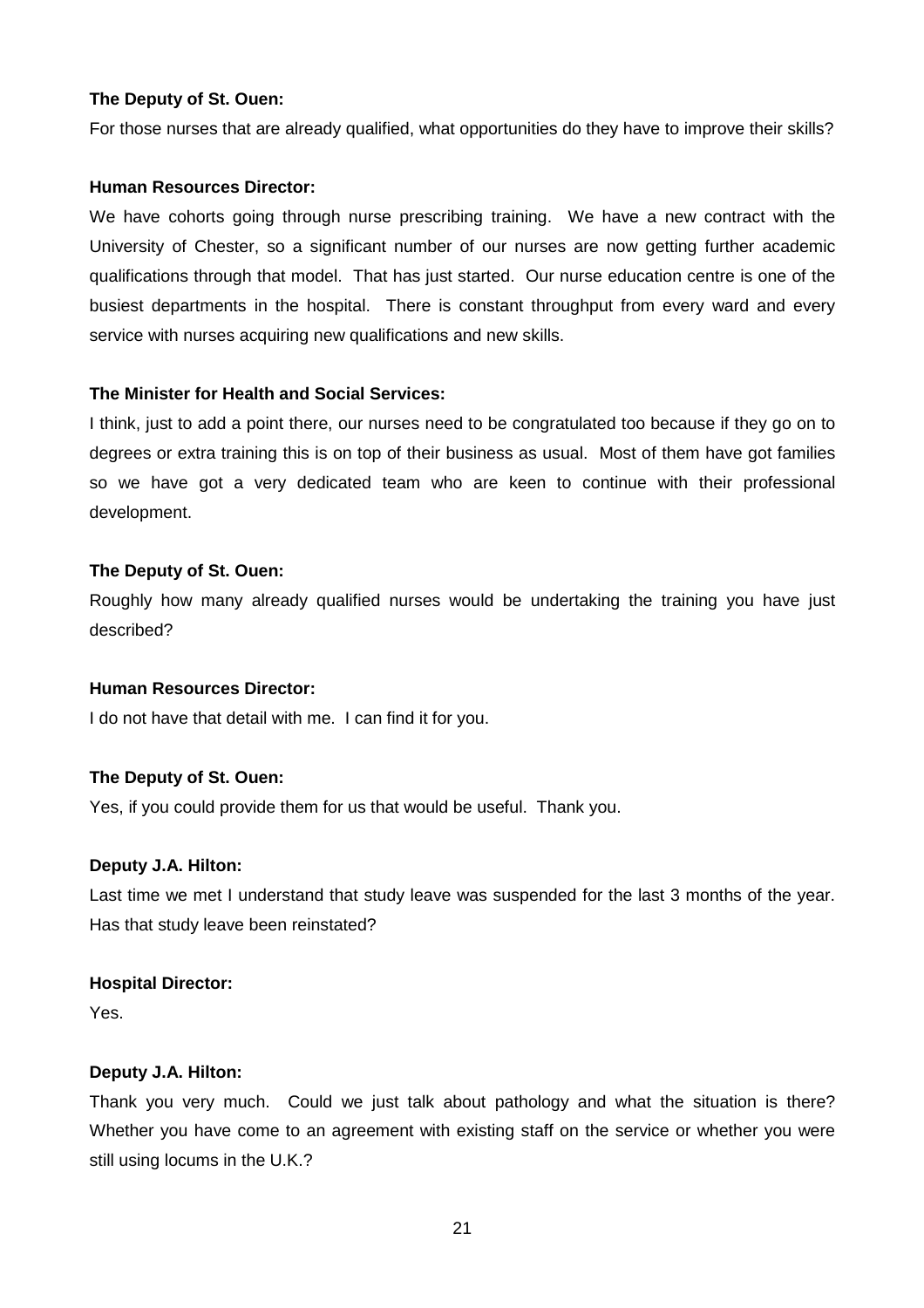We are currently still using 6 locums. We agreed a medium-term plan, which was to take on some fixed term contract individuals for a period of 2 years, while we go through a transition phase. Unfortunately we have not come to an agreement with the existing staff, and we interviewed this week for some of those fixed term locums and we have had an extremely good response.

#### **Deputy J.A. Hilton:**

The 2-year contract is for the locums that you have been using? Sorry, I may have misunderstood.

#### **Hospital Director:**

It replaces them.

#### **The Minister for Health and Social Services:**

It is out of hours.

#### **Deputy J.A. Hilton:**

So are these local candidates or do they come from the U.K.?

#### **Hospital Director:**

No, they are off-Island candidates.

## **Deputy J.A. Hilton:**

Okay. So there are ongoing difficulties as far as permanent staff are concerned with providing the out-of-hours service?

#### **Hospital Director:**

We have had conversations with them about whether or not they could meet the criteria that we now wish to see out of hours and they struggle to be able to meet that criteria while working a day shift and a night shift. So these new people will just work night shifts.

#### **Deputy J.A. Hilton:**

How does that differ to what they fulfilled before?

#### **Hospital Director:**

We have enhanced the overnight service now. We have people onsite so we get a more rapid response. We have now been able to do some of the work that was left to the next day overnight. We have changed the way we do some of the blood tests overnight. We also want to be able to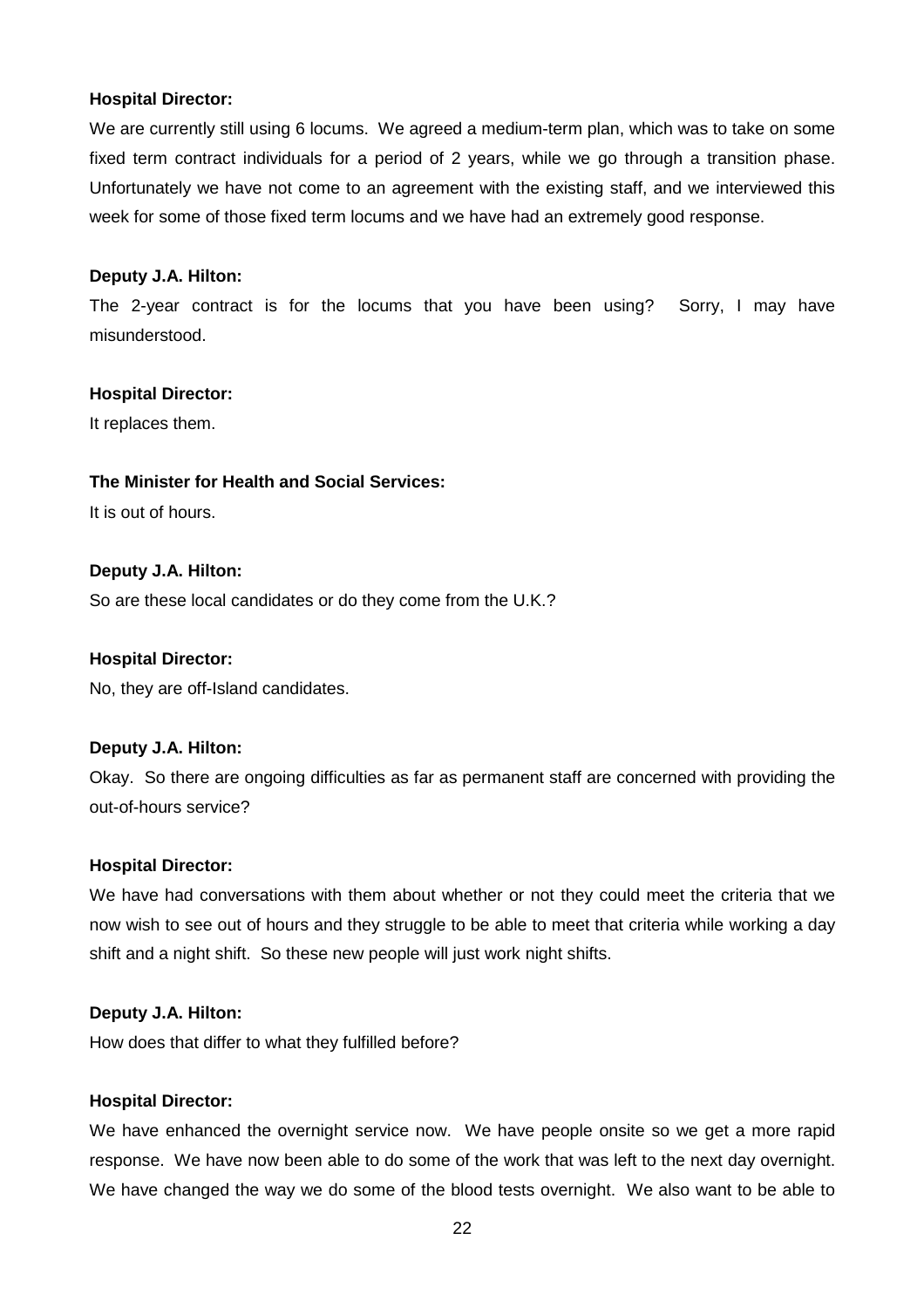train the existing staff and by having them on days we can train them more easily. We also wanted to keep the senior leaders on days so they can help us with the modernisation and the changes that are going on in pathology.

## **Deputy J.A. Hilton:**

Would you say at the current time your existing staff are content with the outcome?

## **Hospital Director:**

That would be speaking for them. They have been fully aware of the process that we are going through and they know this was the medium-term plan.

## **The Deputy of St. Ouen:**

Currently have you added 6 individuals to the overall staff and members of the Pathology Department?

# **Chief Executive Officer:**

We have.

#### **Hospital Director:**

It will be 5, but yes.

## **The Deputy of St. Ouen:**

Are there plans to maintain it at that number or ultimately to reduce it down to a smaller level?

## **Chief Executive Officer:**

Longer term the whole thing will be modernised and will look very different. But that 2 years gives us the time to go through that modernisation process.

#### **Hospital Director:**

They will be subject to the workforce modernisation programme that is underway in the States and that will then define if we have people working days and nights going into the future.

## **The Deputy of St. Ouen:**

If you have individuals that are reluctant to accept change how do you propose to deal with that?

## **Chief Executive Officer:**

By working with them and introducing new methods of working with new processes and new systems.

23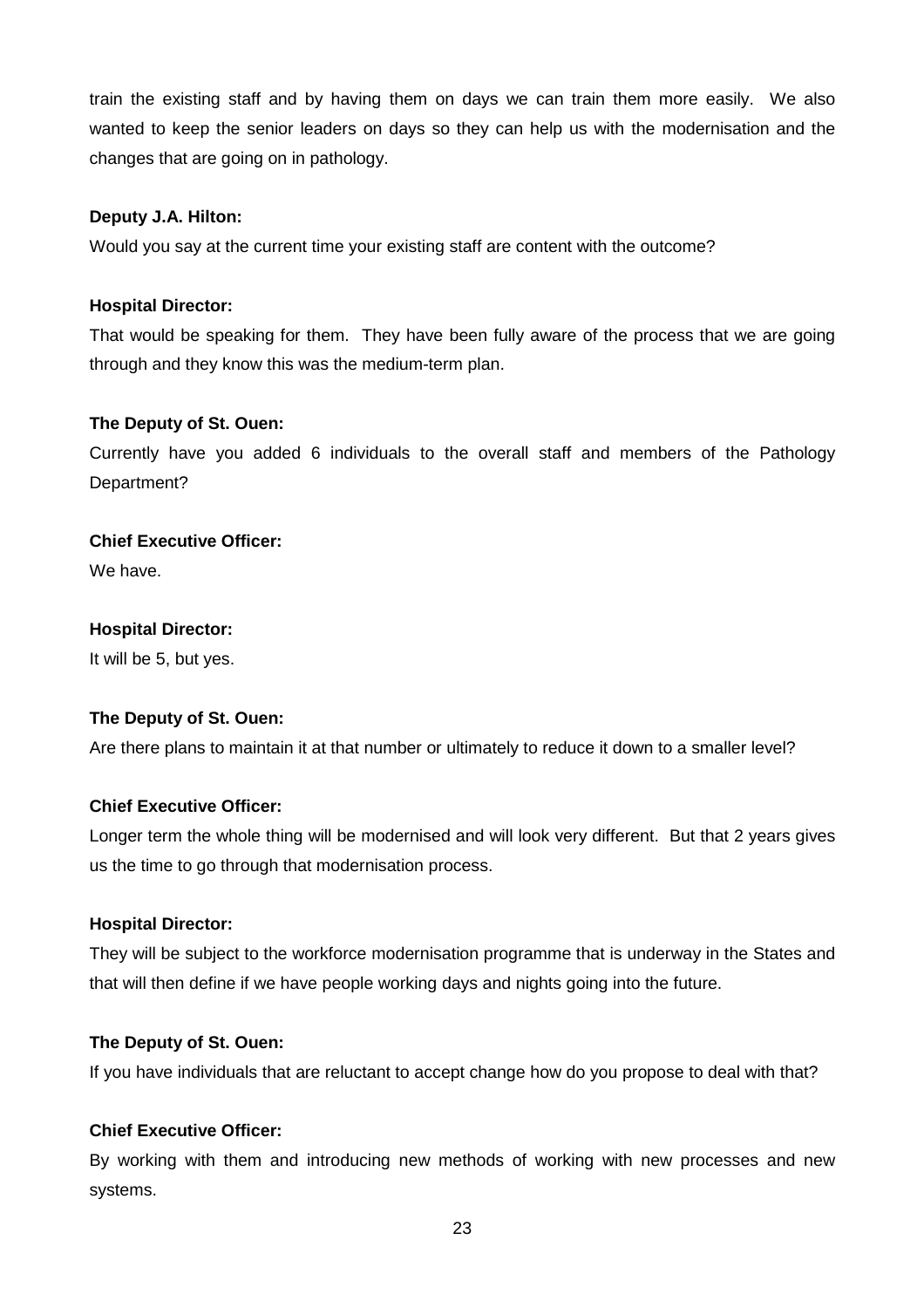You have not got to the stage where you are saying to the individuals: "Look, if you are not prepared to provide them enhanced service then there is no longer a place here."

# **Chief Executive Officer:**

No, we are not talking in those terms.

# **Human Resources Director:**

They have a new leader starting very soon who has led these sort of changes many times in other organisations so we anticipate he will be able to lead the change here in the way he has elsewhere.

# **The Deputy of St. Ouen:**

Is that the person that has been brought in from outside or been appointed from within?

# **Human Resources Director:**

He has been appointed from the U.K. with a track record of delivering modern pathology services in hospitals in the U.K. There is no one with that track record on the Island.

## **Deputy J.A. Hilton:**

I just wanted to talk briefly about theatres. I understand that the hospital is working at maximum capacity in the theatres. Is that still the case? I think we spoke about temporary theatres and we were hoping you could give us an update on that.

# **The Minister for Health and Social Services:**

The plans have been approved for the temporary theatres and, as I understand it, it is currently out to tender.

# **Deputy J.A. Hilton:**

How many theatres did that include?

# **Hospital Director:**

The temporary theatres will produce 2 new theatres.

## **Deputy J.A. Hilton:**

That is just south of the A. and E. entrance?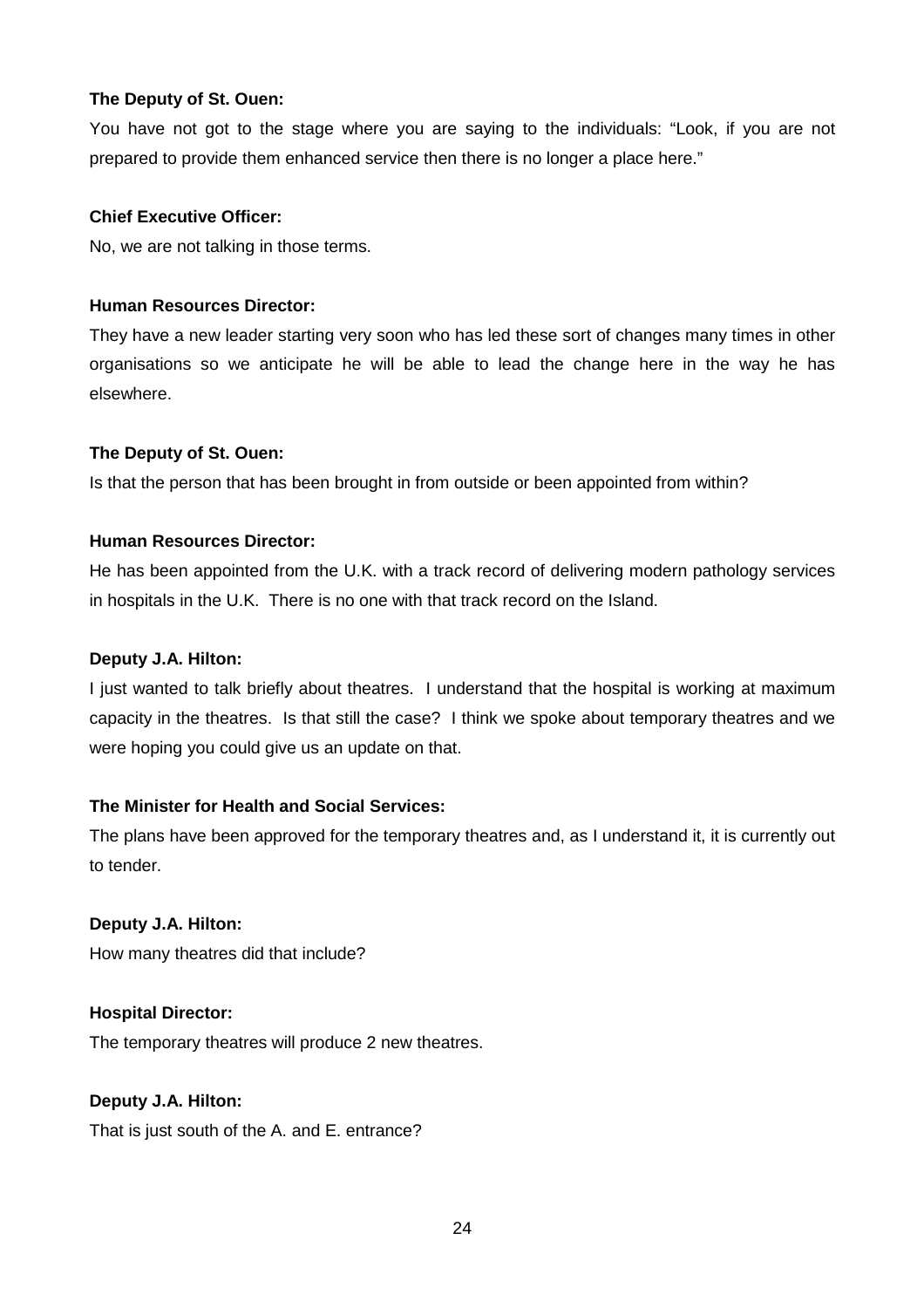#### **The Minister for Health and Social Services:**

In the car park.

## **The Deputy of St. Ouen:**

Alongside of that, have you improved the facilities within the hospital?

#### **Hospital Director:**

I think you are referring to the minor ops room we have spoken about before. That is having a new airflow system put in so that we can undertake different operations in it. That is going to be commenced in May and will take until August to complete. The reason that is slightly later than we had anticipated, Jersey Property Holdings have connected it to another piece of work that we are doing to change the airflow in Bartlett Ward so we have gone out to one tender, with one contractor, and it has given much better value for money on the 2 jobs together.

## **The Deputy of St. Ouen:**

So how many hours a day are the theatres currently being used?

#### **Hospital Director:**

The standing operating is between about 9.00 and 5.30 but we regularly overrun and we run Saturdays and Sundays.

## **The Deputy of St. Ouen:**

For Saturdays and Sundays are we talking for the same period, 9.00 to 5.00?

## **Hospital Director:**

It is usually less on a Sunday. Saturdays can often run all day. That is not all theatres at weekends.

## **The Deputy of St. Ouen:**

While waiting for these temporary theatres to be built, has any consideration been given to extending the period of time that the theatres operate in?

#### **Hospital Director:**

We have. We are working with the clinicians. We are talking about whether or not we extend by an hour either side of the working day or run more theatres at weekends. But we have to remember then that means a lot of extra staff and once you go outside certain hours you are into premium staff time, certainly for consultants, and some of the nurses. So that is all part of our waiting list review. But there is a cost implication to running theatres later. There is also some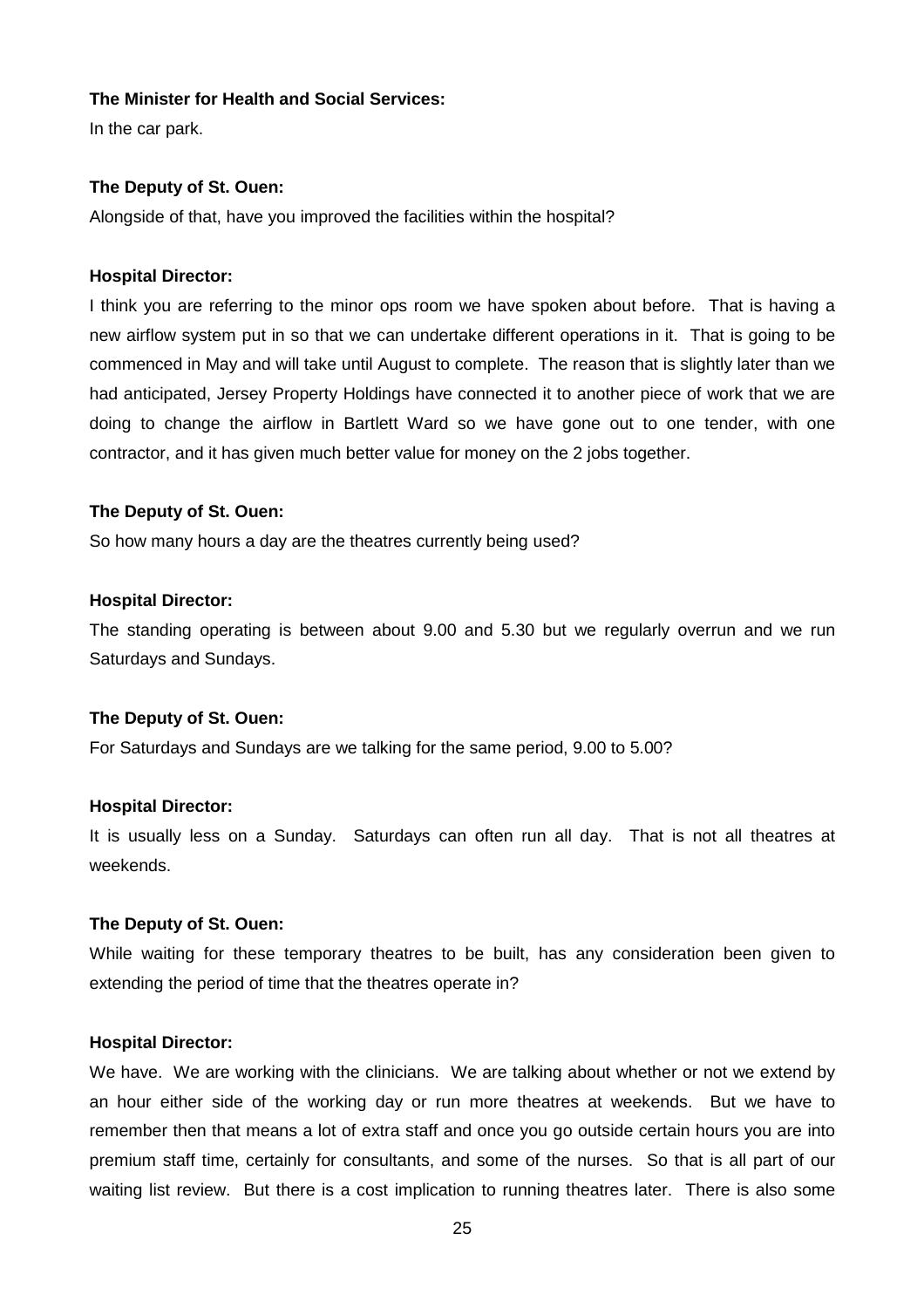clinical standards that say you should not run theatres into the evening and overnight for safety reasons. Unless it is an emergency you should not go to theatre.

## **The Deputy of St. Ouen:**

Are you saying that the 9.00 to 5.00 type of period is usual and the sort of period of time that theatres would be used within the U.K.?

# **Hospital Director:**

It is not unusual. There are some hospitals that start at 8.00 a.m. but it is not an unusual system but we are looking at how we expand our theatres because these temporary theatres will not be usable for at least a year to 18 months because we are using them as a decant facility to improve the airflow conditioning of all of our main theatres before they will become additional capacity.

# **The Deputy of St. Ouen:**

Just to be clear: is the period of time that our theatres are in use on Island lower than the average in the U.K.?

# **Hospital Director:**

No, we have better utilisation here than we have in the U.K. on the whole, from the data that I have seen.

# **Deputy J.A. Hilton:**

Can I just ask you a question with regard to the tensions between use of theatres with public and private patients and how you manage that?

# **Hospital Director:**

It is relatively clear for the consultants. We allow a mix of private and public patients, and it is never allowed to exceed a 30 per cent private, so there is always 70 per cent public. That is monitored and it is monitored regularly. Nobody ever goes over that.

## **Deputy J.A. Hilton:**

The 30 per cent private usage, does that have to occur or does it mainly occur between 9.00 to 5.00?

## **Hospital Director:**

No. A lot of the Saturday work and the weekend work is private work.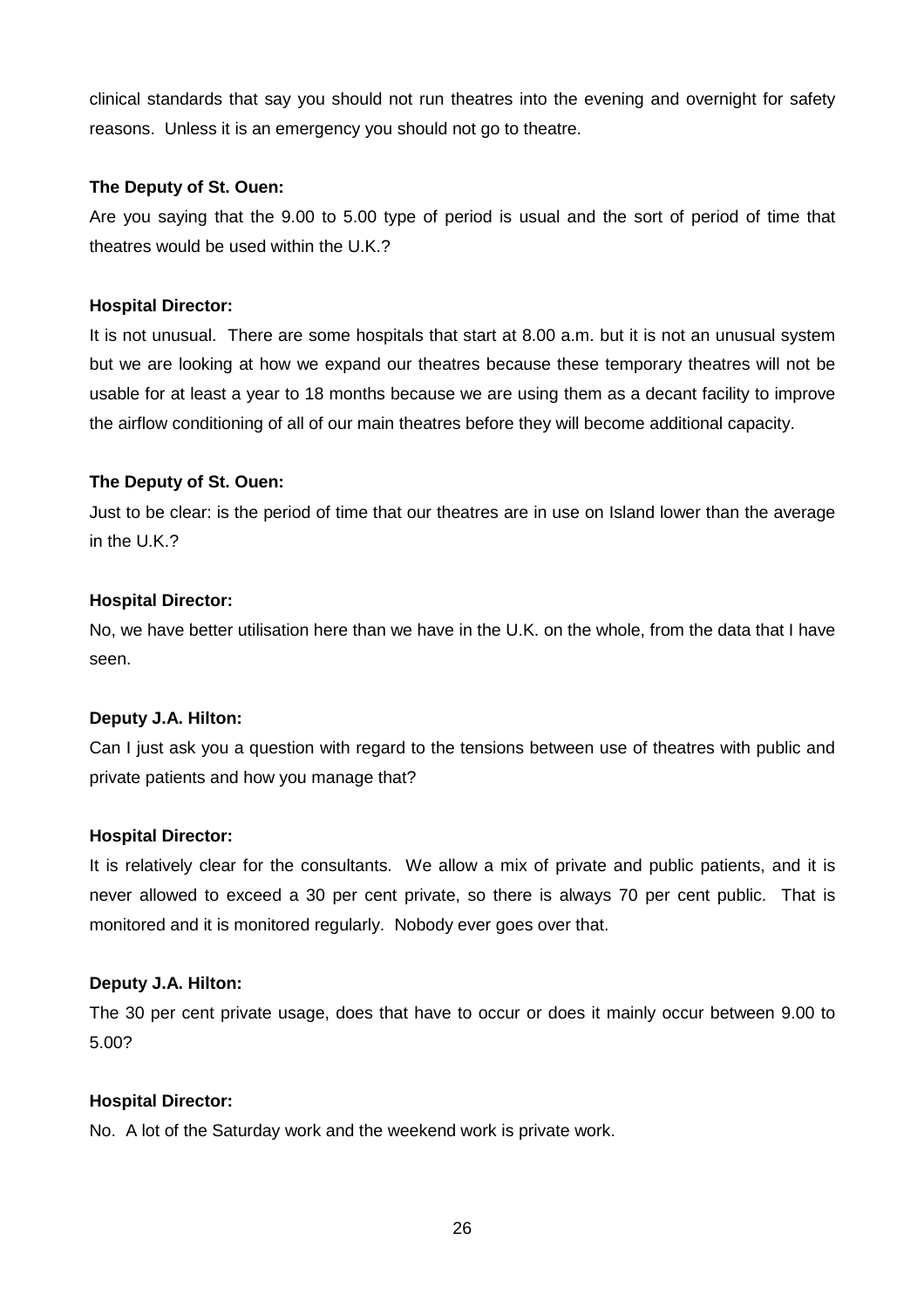## **Deputy J.A. Hilton:**

So there is not a question that the consultants for their private work have the majority of normal working times and the public are pushed to weekends?

# **Hospital Director:**

No.

# **Deputy J.A. Hilton:**

So generally speaking it is the consultants who are using the theatres on a Saturday?

# **Hospital Director:**

Most of the Saturday working is private and there will be some private work in the week but most of the Saturday work is private because that is how we staff the list because that pays for itself.

# **Deputy J.A. Hilton:**

It is a bone of contention among people, especially with the very lengthy waiting lists, when they hear that somebody can access a procedure in the space of weeks that a public patient has to wait months for. Do you ever get complaints around that issue?

## **Hospital Director:**

We get complaints generally that the waits for public patients are too long and that is what we are doing to address that. Occasionally somebody will raise the issue of private work but not very often.

## **Deputy J.A. Hilton:**

How does our system differ to that in the U.K. with regard to private work being carried out in the hospital?

## **Hospital Director:**

On the whole, in the U.K. you have separate private hospitals but not for all specialities. If the specialties, for example, cardiothoracic because it is quite an intensive specialty, that would often been done in an N.H.S. hospital.

## **Deputy J.A. Hilton:**

So that is the difference then, that most private work in the U.K. is carried out in private hospitals, so they are not sharing facilities. It would seem to me then that that is an added pressure for Jersey to have to deal with if it is going to continue to offer a service to private patients.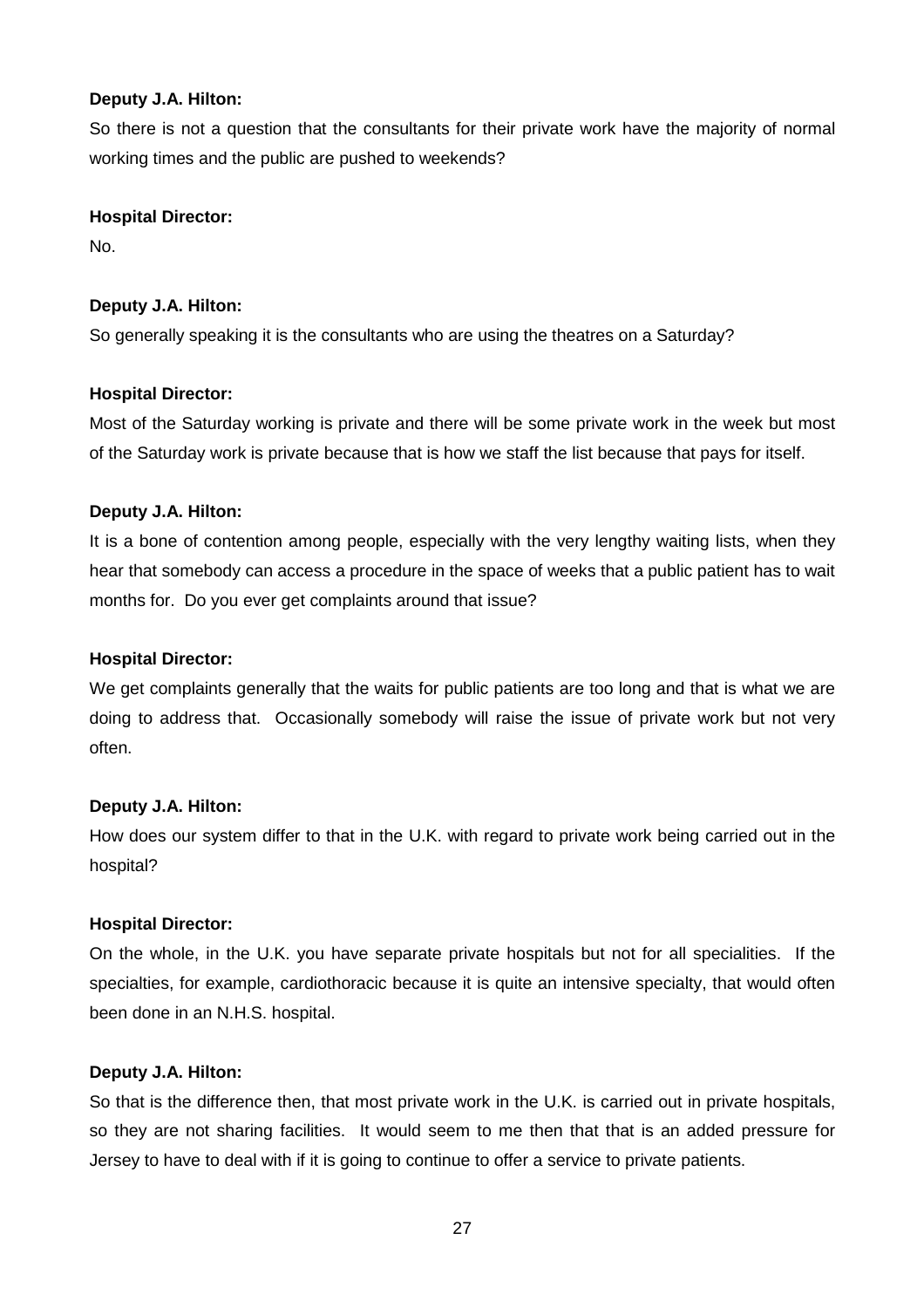There are a lot of advantages to doing it this way. We have our consultants on site all the time, so they are there for the public patients, even when they are seeing their private patients. We are able to recoup all the costs for the private patients, so that supports our infrastructure and keeps our teams to the size we need them. It attracts the consultants in the first place because they know that they can have private work as well as public work. So I think the advantages of having them on site are quite considerable. In the U.K. you would find a doctor within normal 9.00 to 5.00 hours would not be available in the N.H.S. hospital because they are quite legitimately in their private hospital, and that could be miles away, so we have access to all of our doctors all of the time here, and that is a huge advantage.

#### **Deputy J.A. Hilton:**

Do the contracts in Jersey differ from the contracts in the U.K. because when the U.K. consultants are working in a public hospital it is all public work and so the private work in the private hospital is in addition to that, outside normal core hours? Is that how ... I am interested to know how the contrast ...

#### **Hospital Director:**

Not necessarily outside core hours in the U.K. Our contracts do differ. We have a standard contract for consultants that pays them for 40 hours a week.

[11:15]

We call them P.A.s (programme activities). There are 10 P.A.s which is 40 hours a week. That has to include their on-calls and because we have very small teams they could be on call one night a week and every third weekend, so we have to give them time back for doing that, and that time back is likely to be in the daytime, Monday to Friday. So every consultant will work their 40 hours that we pay them for and outside those 40 hours they can work on their private practice. So if you look at their timetable it will come to more than 40 hours because we have recognised that we get 40 for public and there will be some additional hours for their private work.

## **The Deputy of St. Ouen:**

When will the Regulation of Care Law be finalised?

## **The Minister for Health and Social Services:**

I met with the Public Health, because it comes under Public Health, and the law officers to finalise timings, et cetera. There is still a bit of tidying up to do with the draft law and it is going out to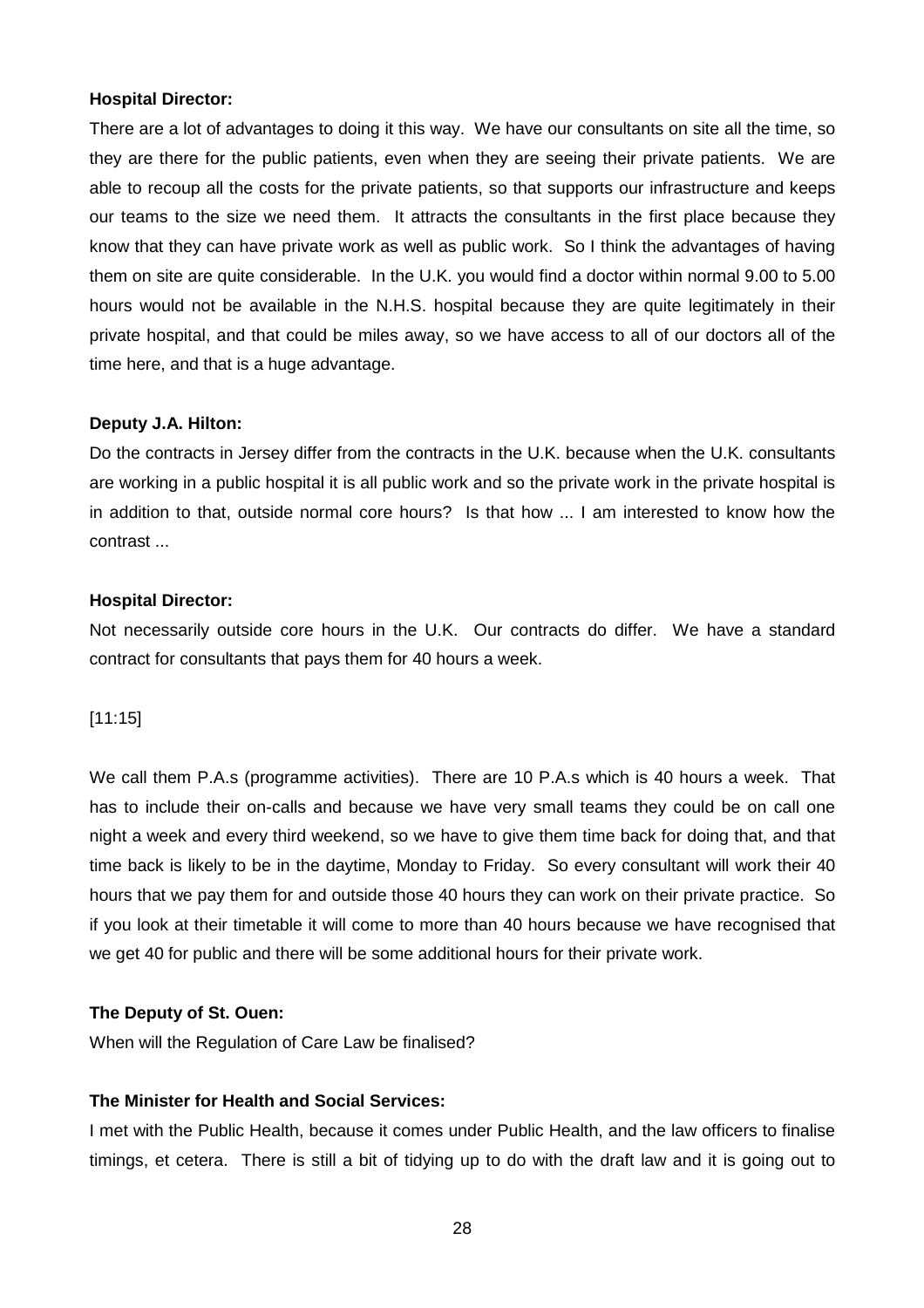consultation in a couple of weeks' time, the week beginning 24th May, and it will be a 6-week consultation.

## **The Deputy of St. Ouen:**

A 6 week consultation starting ...?

# **The Minister for Health and Social Services:**

Sorry, 24th March.

**Deputy J.A. Hilton:** I may have missed it, so in fact we will get the law?

# **The Minister for Health and Social Services:**

Yes, the week of the ... I can give you that timetable.

# **Deputy J.A. Hilton:**

I was hoping we could get it as ... I assume that the law is finished and complete now?

# **The Minister for Health and Social Services:**

There are just a few tidying ups to do.

## **Chief Executive Officer:**

Within the next week.

# **Deputy J.A. Hilton:**

Would it be possible for us to have it as ...

## **The Minister for Health and Social Services:**

As soon as I have seen it.

## **Deputy J.A. Hilton:**

Because as you are aware, it puts us under a very, very tight timetable and we are as keen as you are to get the Regulation of Care Law into place but it would be very helpful indeed if we could have sight of that as soon as possible.

## **The Minister for Health and Social Services:**

As soon as I can, I will.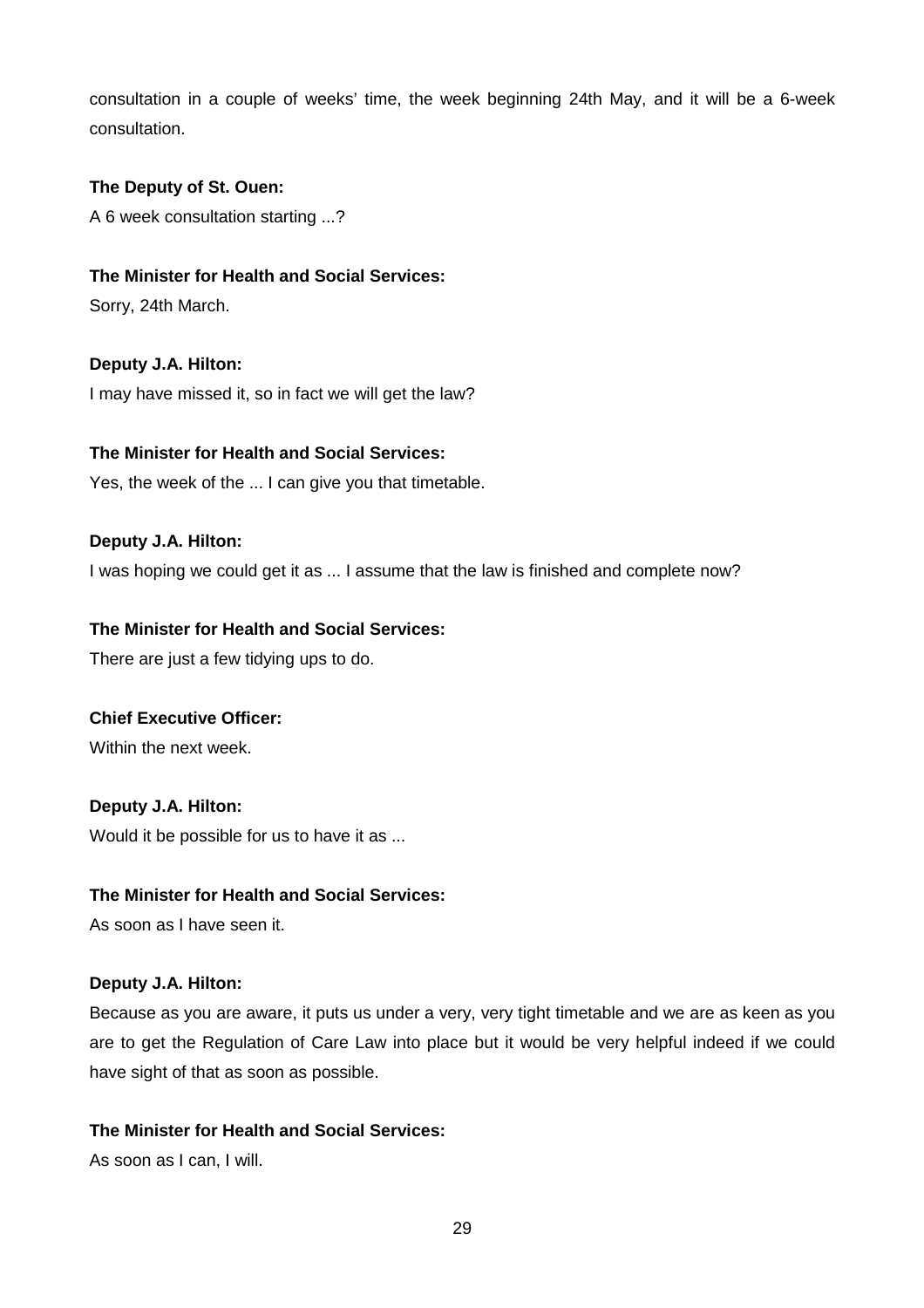Are there specific matters that you will be consulting on?

#### **The Minister for Health and Social Services:**

A lot of consultation has been done already with stakeholders, so we probably go to general consultation with the public and some focus groups, but not particularly, not that I can think of, but I can come back to you with that.

#### **The Deputy of St. Ouen:**

Just to be clear: it is basically you are going to be presenting the draft Regulation of Care Law to the public and saying: "What do you think?" rather than necessarily: "Are you happy with these particular steps that ..."

#### **Chief Executive Officer:**

The specifics of the Regulation of Care Law really do affect the providers of care. We have been working with them as a stakeholder group, so it is several years now, as this law has been debated and then worked through, which why we feel we can hold to a 6-week consultation period because they are all very well up on what it is likely to mean for them. This more general aspect, for the member of the public, I think it is about giving assurance that there will be regulation of care and then extension to what we commonly have which at the moment largely covers nursing and residential homes but nothing much else. Over a period of time the Regulation of Care Law will roll out to cover all providers of care. So that is a big thing in terms of giving reassurance to the public.

#### **The Deputy of St. Ouen:**

In the meantime I think at our last Scrutiny hearing in September you told us that there was not currently an all-encompassing inspecting regime that covered the hospital. Has any consideration been given to asking an independent body to undertake a major review or an inspection of current services, which will give you then the benchmark to then monitor the improvements that hopefully will come from the new Regulation of Care Law?

# **Chief Executive Officer:**

I think it is fair to say 2 things. First is that large parts of our services are already inspected and accredited by various professional bodies and inspection regimes, the most recent of course being our Children's Services and the Care Inspectorate, so we already do have elements of service. In terms of all encompassing; while superficially it is attractive the issue is that the system in Jersey is fit for Jersey and it is unique to Jersey. Finding someone external who could come in and inspect our way of providing things in a framework, which does not exist because the Regulation of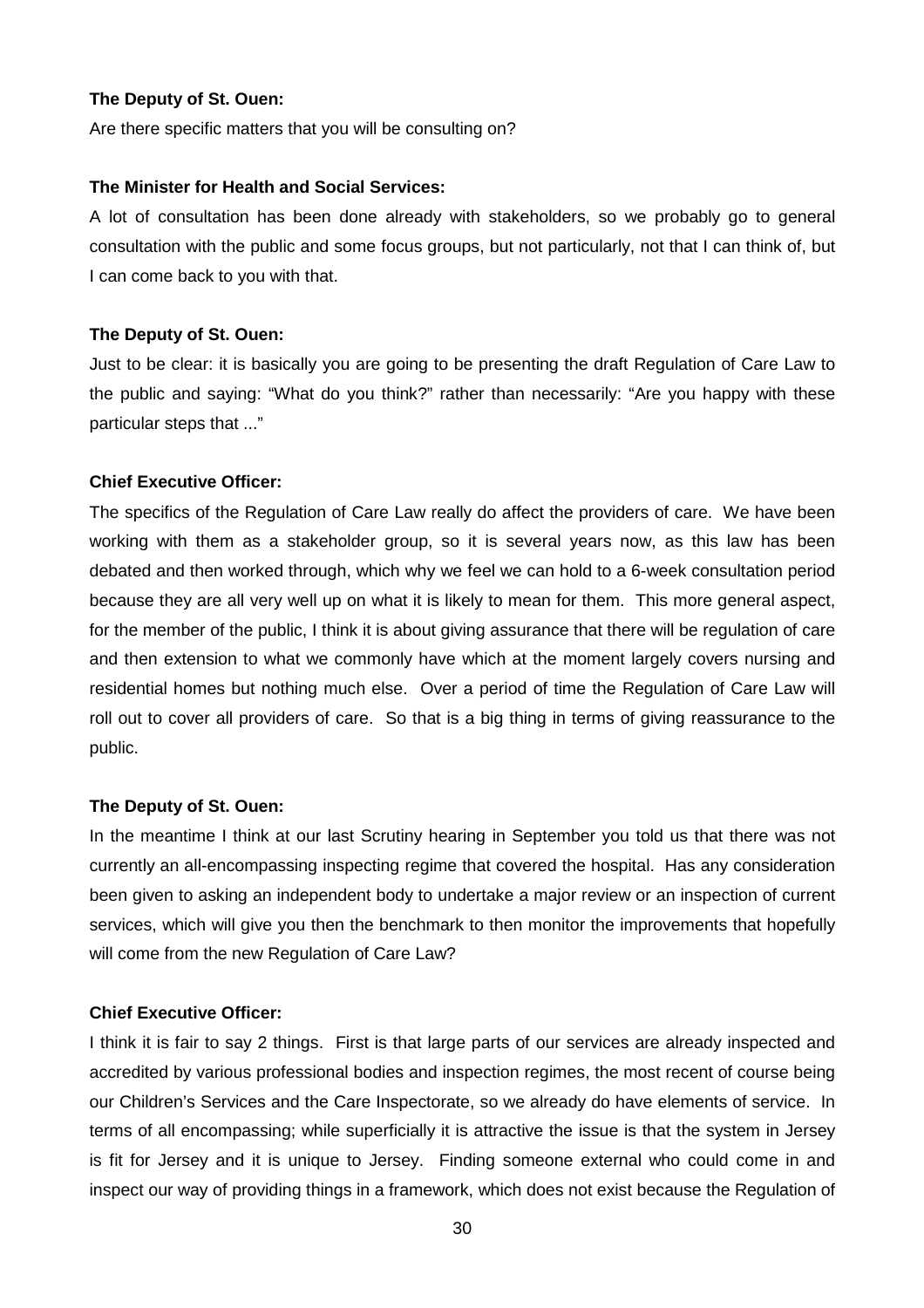Care Law is not yet in place, would be a very difficult task for anyone else to do because they would not have a frame of reference and therefore you could not be too certain whether you could take account of any findings or issues that they raised because they would be referring that back to the systems that they are used to. Whether they come from the U.K. or the U.S. (United States) or from New Zealand or from Europe, they would test the way we do things against the way they do and our systems are different.

## **The Deputy of St. Ouen:**

I can understand that, but maybe I should rephrase the question. Once the States approve the Regulation of Care Law then would it be your intention at that point in time, very early on in the process, to ask for or seek an independent inspection of the services, bearing in mind and acknowledging that some of those inspections have taken place, which any inspector would take account of anyway.

## **Chief Executive Officer:**

The plan for the Regulation of Care Law is that we would create a Regulation Commission. We are currently discussing with Guernsey, and possibly the Isle of Man, doing that together for our Island because our Island systems are unique to our Island but are much more similar to each other than they are to other places. But again I would take the view, and it is not for me to decide, it is a political decision at the end of the day, but to bring in external inspectors who do not have a local frame of reference, I do not think would give us a helpful and critical framed appraisal that inspection should be providing because they would not have that frame of reference.

## **The Deputy of St. Ouen:**

If the Commission is going to be set up then surely those that will be involved in that Commission would benefit from a point of reference so they could say: "That is where we are now ..."

## **Chief Executive Officer:**

It would have to be a relevant point of reference.

## **The Deputy of St. Ouen:**

Exactly, but that is not beyond the scheme. As you say, these services are being inspected anyway.

## **Chief Executive Officer:**

I would not want to second guess a Commission.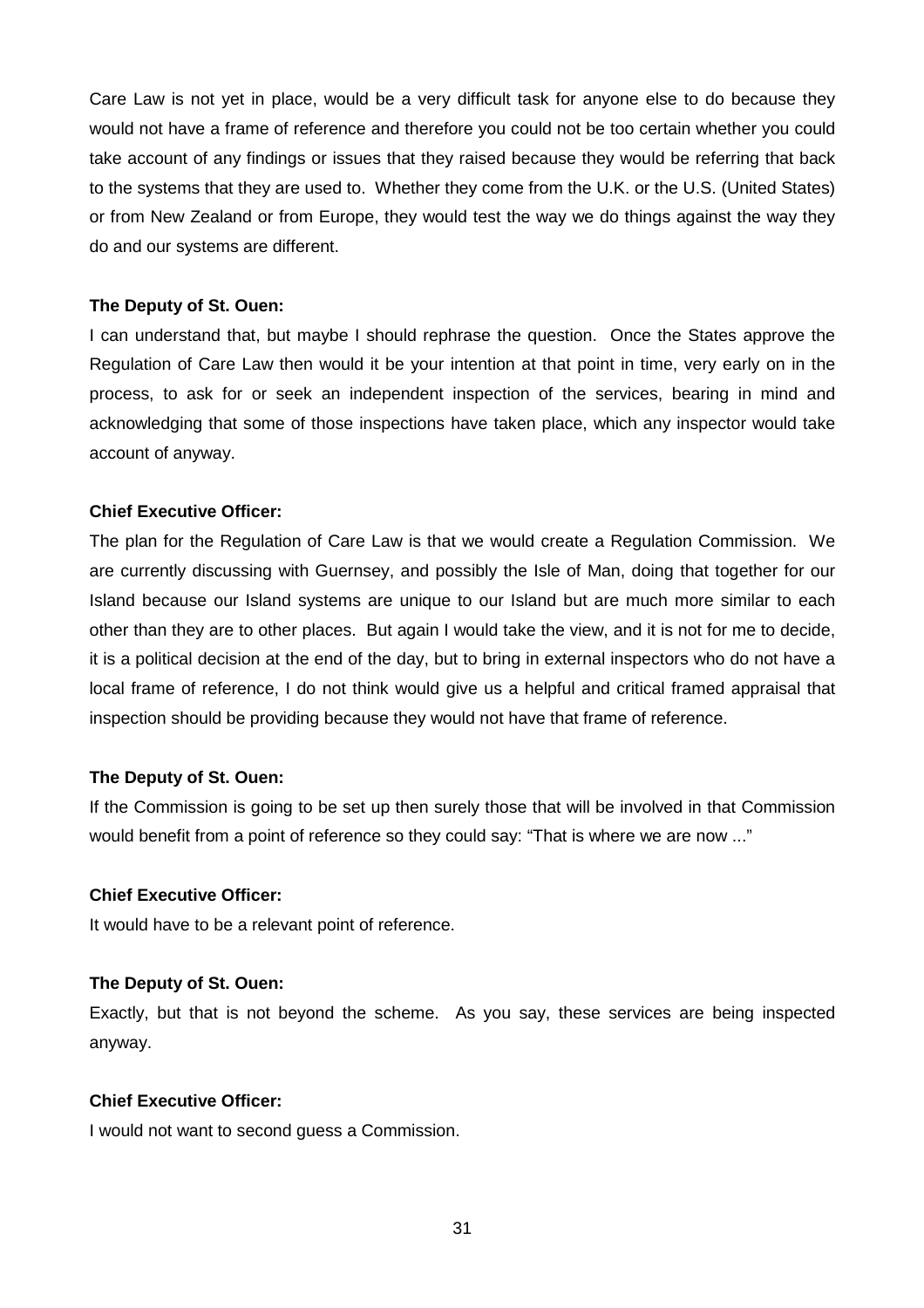I mean we either allow the inspections that are being undertaken, as you say in Children's Services and other things, which we do, or we do not. If we rely on those, why not configure and design based around the new Regulation of Care Law an independent inspection which, as I say, just simply gives it.

# **Chief Executive Officer:**

I think that would be a matter for the Commission to decide.

# **The Minister for Health and Social Services:**

That probably will happen in time and that is why working with Guernsey and the Isle of Man so we can all work together will be important. We have had initial discussions with Guernsey because they are at a similar point.

# **Deputy J.A. Hilton:**

I would like to ask you about safeguarding.

# **The Minister for Health and Social Services:**

Can I leave that with you then? If that is helpful. With the dates.

## **The Deputy of St. Ouen:**

What is that, Minister? Can you describe what you are giving us for the transcript?

# **Chief Executive Officer:**

It is just an update on the current situation.

## **The Minister for Health and Social Services:**

Dates, timelines for the Regulation of Care.

## **The Deputy of St. Ouen:**

Thank you.

# **The Minister for Health and Social Services:**

It is tight. We acknowledge it is tight.

# **The Deputy of St. Ouen:**

Finally, withdrawal of the hospital prescription charges proposition, is there now a policy in place to guide consultants on the way that they prescribe medication?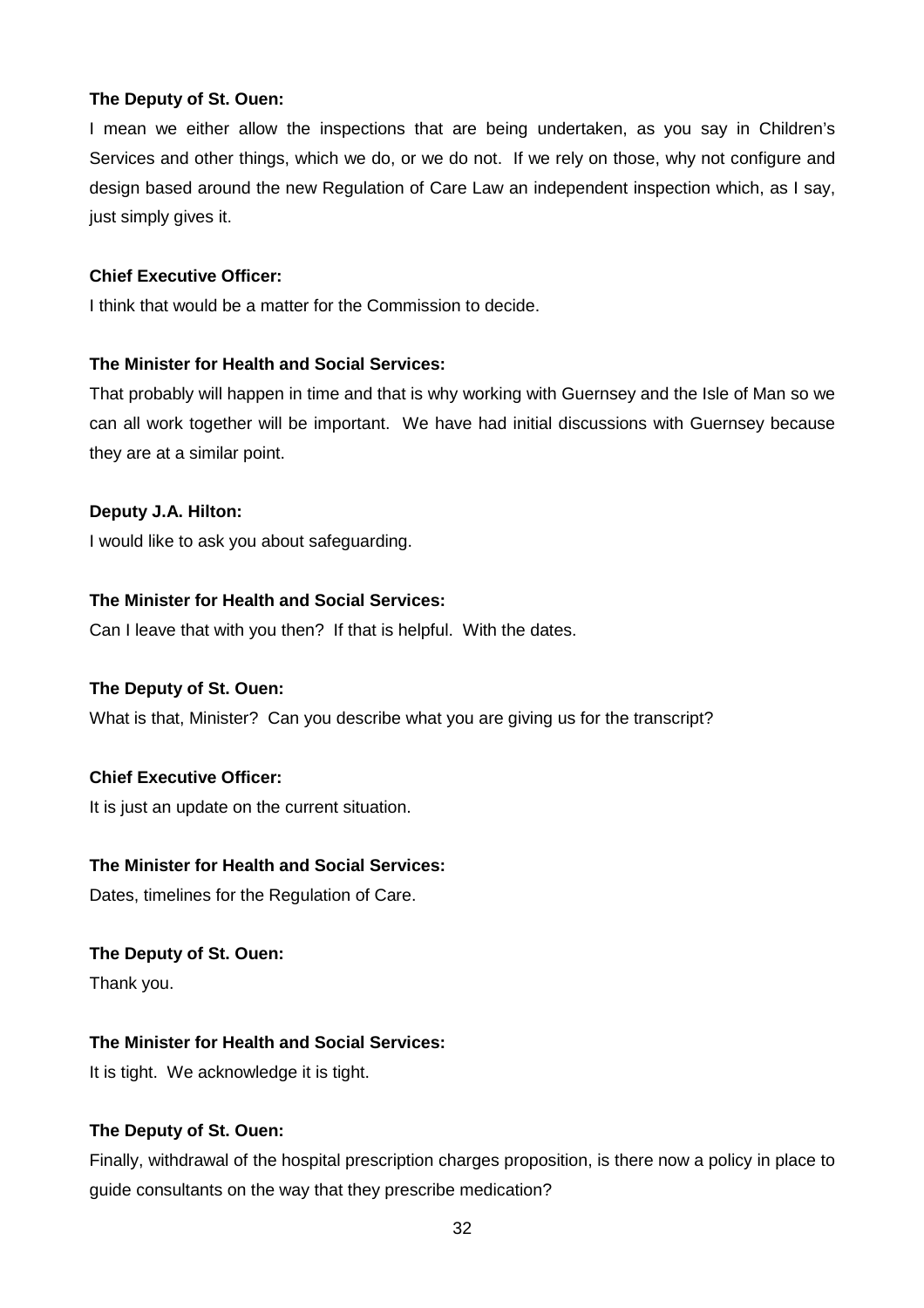Yes. We revised it at that point, and that is implemented now.

## **The Deputy of St. Ouen:**

How is that working?

## **Hospital Director:**

It is working very well.

## **The Deputy of St. Ouen:**

Have you noticed a reduction in the non-hospital having any drugs that are being prescribed?

#### **Hospital Director:**

We have looked at the details of how many prescriptions are filled in hospital pharmacy from outpatient clinics and it is looking, the early indication - this was from about September, October time - is that it is flattened out, it has smoothed out. We are not seeing the variation but we know we have had some really big clinics in that period of time so what we do need to do is just look at it as a precaution.

## **The Deputy of St. Ouen:**

So there has been no reduction but no increase, is that what you are saying?

## **Hospital Director:**

I think there has been a reduction but just looking at the prescriptions does not tell you the whole story. You have got to look at how many people attended to see the proportion of prescriptions by attendances, so we are doing that work now.

# **The Deputy of St. Ouen:** When will figures be available?

#### **Hospital Director:**

It would be nice to see 6 months' worth so that you see a proper trend rather than ...

# **The Deputy of St. Ouen:** Which will be ready?

# **Hospital Director:**

May.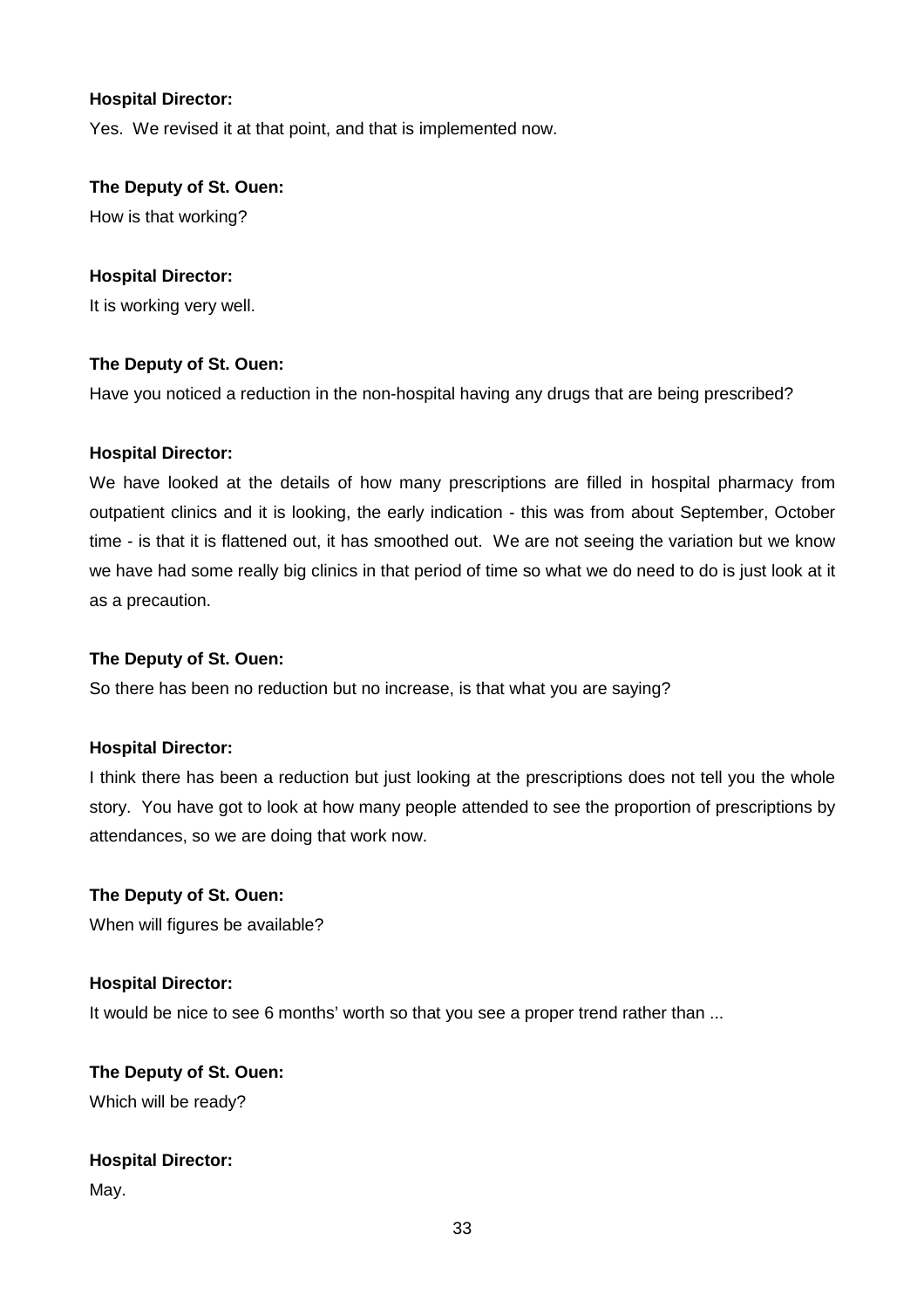May this year?

# **Hospital Director:**

Yes.

# **The Deputy of St. Ouen:**

That we will have a clear indication of how the new policy is working and what savings if any ...

# **The Minister for Health and Social Services:**

An indication, some 6 months' worth.

# **The Deputy of St. Ouen:**

Has any consideration been given to the different prescription papers that are used?

# **Hospital Director:**

Yes, that was a discussion that we had with Social Security and there is a legal requirement to be a general practitioner to use a different prescription pad so we have not altered that.

# **The Deputy of St. Ouen:**

So there is still a difference between the pads?

# **Hospital Director:**

Yes.

# **The Deputy of St. Ouen:**

So the hospital pharmacy will only issue medication that is supported by a hospital prescription pad?

# **The Minister for Health and Social Services:**

Yes, that a consultant ... that has always been the case.

# **Hospital Director:**

Nothing has changed there.

# **Chief Executive Officer:**

You cannot come in with a G.P. prescription.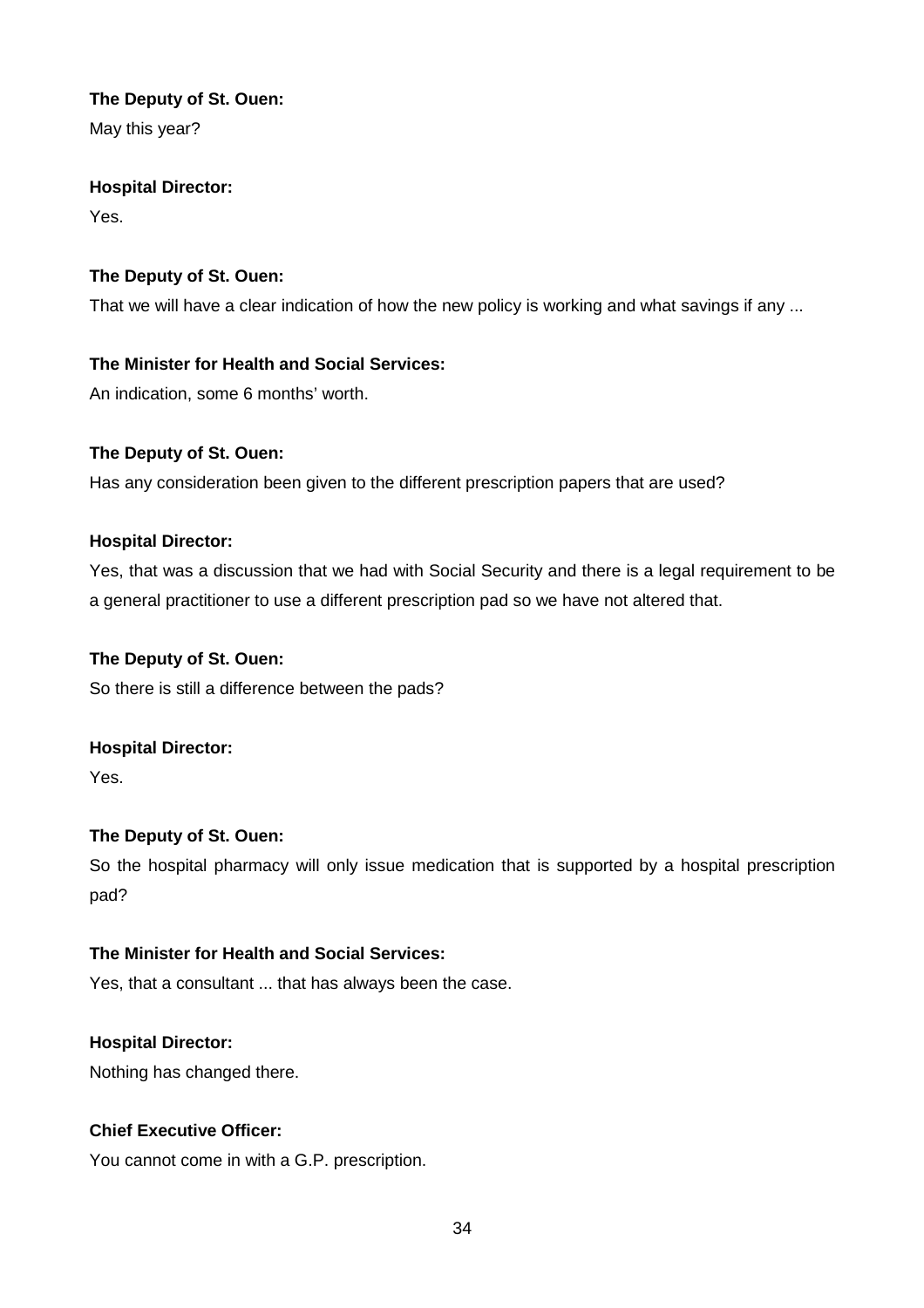Why I ask the question is that it should then be relatively easy to work out what the amounts of drugs that are being prescribed by consultants and the types because it is from one point. So we look forward to receiving that information in May.

# **The Minister for Health and Social Services:**

Allow time for the work to be done at the end of the 6 months.

# **The Deputy of St. Ouen:**

Before July.

# **Deputy J.A. Hilton:**

How much progress has been made on the new model of primary care, which is supposed to be being delivered in September 2014?

# **The Minister for Health and Social Services:**

It is slow. As I said the other day in the States, it is a challenge. A lot of work was done with all the primary care G.P.s, pharmacists, opticians and the dentists last year and work was done to try and take it forward with procurement. Unfortunately it was more difficult than we envisaged and that procurement process came to an end, with the agreement of everybody on the Procurement Board and some mediation work took place a couple of months ago with the G.P.s of how to progress forward and it has been quite positive since.

# **Deputy J.A. Hilton:**

You said it is a challenge. Why is it a challenge?

## **The Minister for Health and Social Services:**

I think because the primary care body is there and the challenges within working with a primary care body because there are 90-odd G.P.s and how they want to do things and how we need to have a holistic view of primary care to include the dentist and the pharmacist and those 4 groups. But pleased to say that now we are working forward positively. Whether it will reach by September, I do not know.

## **Deputy J.A. Hilton:**

You have somebody leading on that in your department, have you not?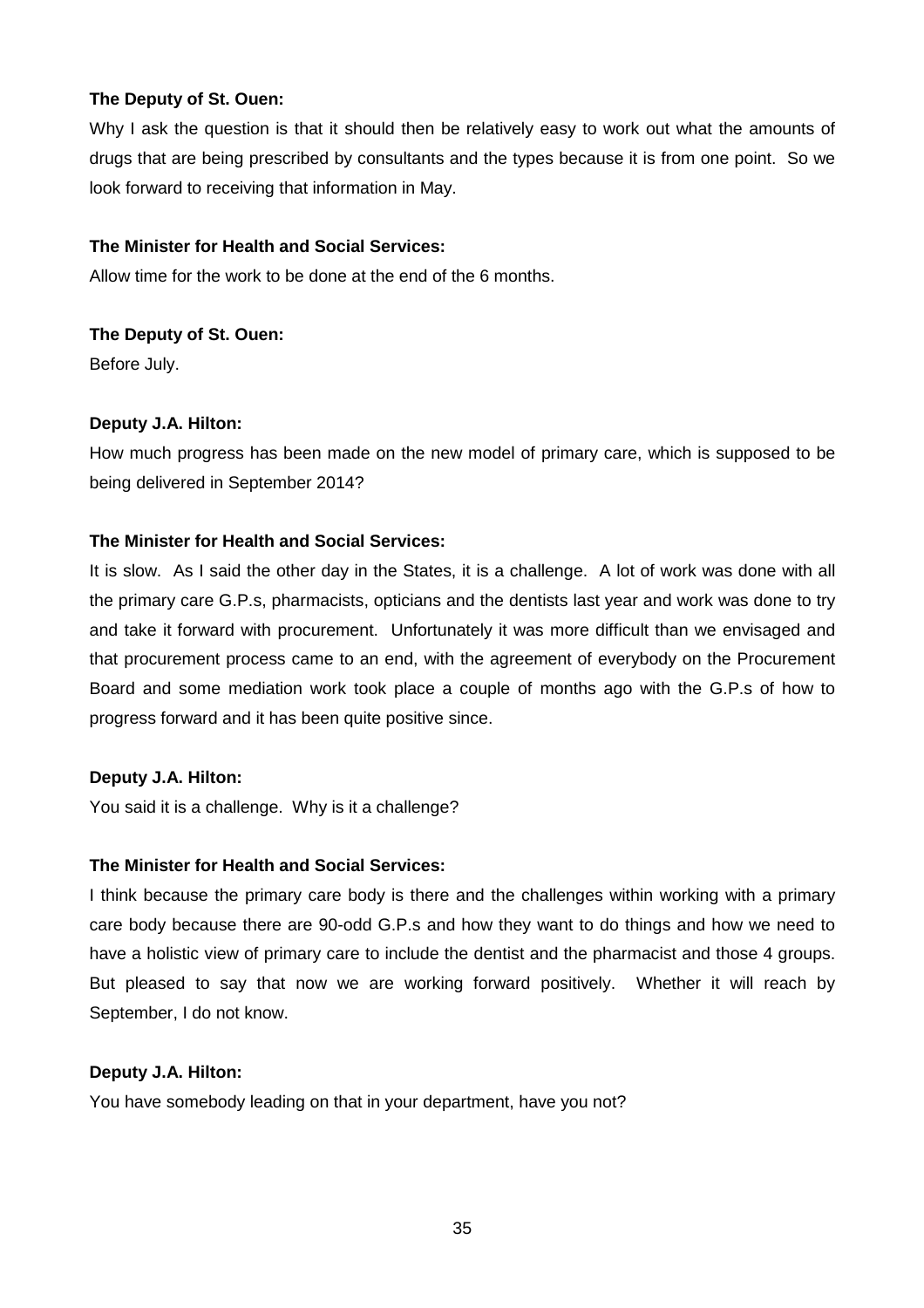# **Chief Executive Officer:**

Yes, we are looking to create a leadership role with the agreement of members of the primary care body to take forward a piece of work. It is an on-Island initiative. I think one of the challenges that we worked through last year was a degree of disquiet from a number of quarters about potentially bringing some body into the Island to work with us and it was felt that if we could create a system where we used on-Island resources and then brought in specific expertise that would create a more comfortable environment to have the sorts of discussions that we would need to have. So we are going to go for an on-Island partnership approach but bringing in expertise as we need it.

# **Deputy J.A. Hilton:**

Obviously that work is ongoing?

# **Chief Executive Officer:**

It is just about to start, yes.

## **Deputy J.A. Hilton:**

So we are not going to have any firm proposals by September 2014?

# **Chief Executive Officer:**

I think that is unlikely. But we would look to pick up the pace on that through the rest of this year.

## **Deputy J.A. Hilton:**

In P.82 proposition it was entitled Health and Social Service: A New Way Forward that was agreed or approved by the States in October 2012. Under the title Sustaining Hospital Services, we were told that a number of operational service changes are already underway and one of the changes identified was better integration in the Emergency Department with G.P. colleagues. What progress has been made in that area?

# **Director, System Redesign and Delivery:**

So you probably heard yesterday morning Dr Minihane speaking on BBC Radio about the work that we have been doing and are continuing to do together.

[11:30]

So it is people from the Emergency Department, the ambulance services and the primary care body talking about what should be the right model for services out of normal office hours and how the Emergency Department, ambulance and G.P.s, in particular, can devise the right model going forward. You probably also heard him talk about the headline that almost 50 per cent of people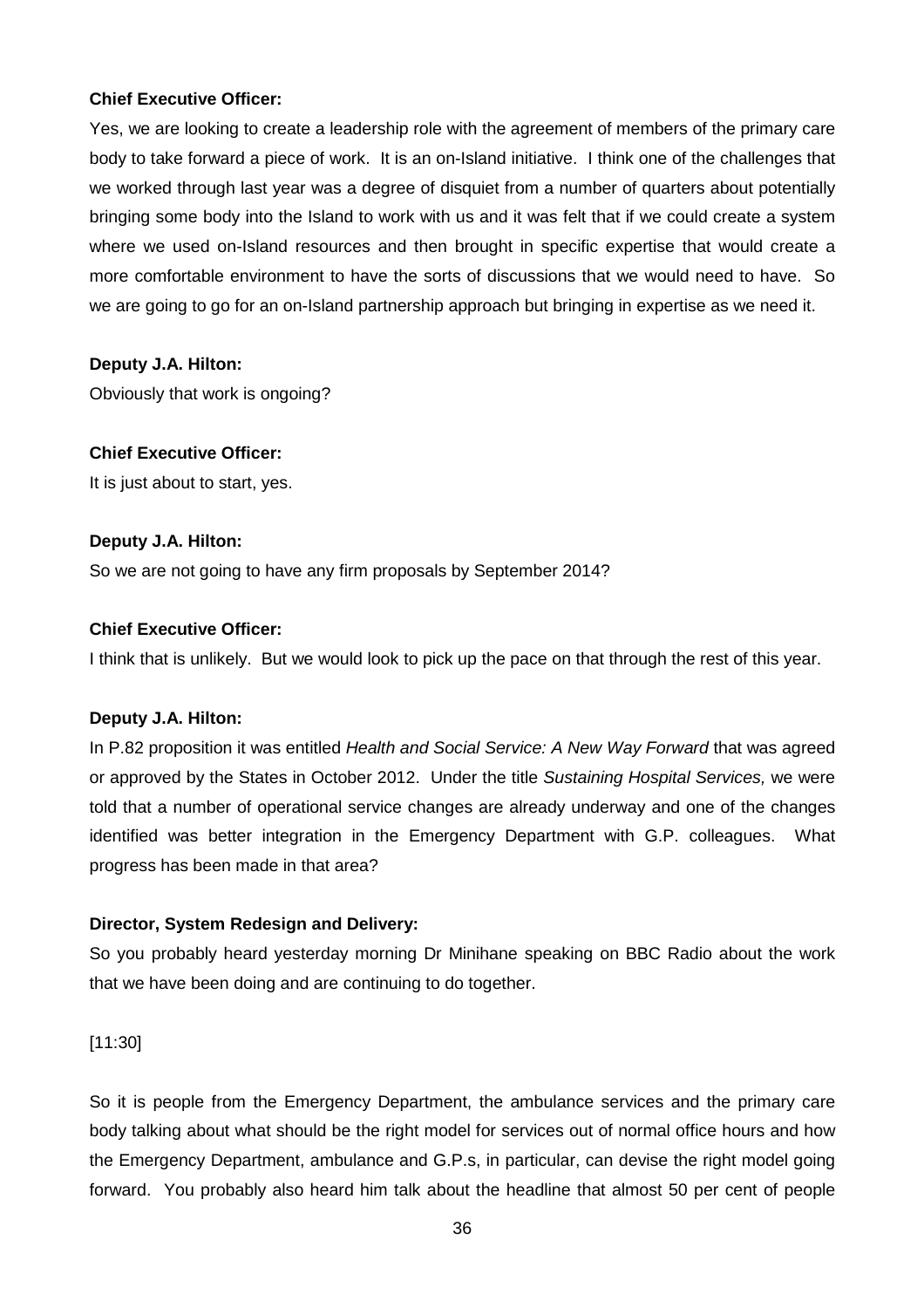who turned up to the Emergency Department in a snapshot audit were found to have potentially conditions that could have been seen in primary care and that piece of work, that snapshot audit, was done by some G.P. colleagues working with us around that, so that we can look at what might the demand be for those types of services outside of hours and indeed within hours, and that can help us to identify what is the right balance of emergency and out-of-hours type care wherever that is provided.

#### **The Deputy of St. Ouen:**

Thank you. From what you are telling me, although we were told that some of these operational service changes were already underway, actually they have not even started yet.

#### **Director, System Redesign and Delivery:**

They have started. It is like with any of the service changes, you make some changes and you have to keep it under review, so you have to make sure ...

#### **The Deputy of St. Ouen:**

What changes happened in the Emergency Department with regards to including a co-located G.P. service?

#### **Director, System Redesign and Delivery:**

We have been trying to find the right location for the G.P.s to work in, within the Emergency Department, and obviously we have got some space constraints that a future hospital will help us to deal with. One of the things that we have been doing within the Emergency Department, is when patients arrive at reception in the Emergency Department, is triaging, you have probably heard this word on the radio yesterday, and where there is a G.P. physically on site at that time, and that patient could have been seen in primary care, is encouraging the patient to go the primary care route to the G.P. who is in the hospital at the time rather than come in and been seen in the Emergency Department. So helping patients to make the right choice for primary care because there are G.P.s on site in the hospital to care for those patients.

#### **The Deputy of St. Ouen:**

So we have G.P.s currently based and working with the Emergency Department, is that what you are saying?

## **Director, System Redesign and Delivery:**

Within the hospital and the pathway of how patients get to them has changed and was changing when we wrote P.82. So there are more patients that are coming into A. and E. now and are then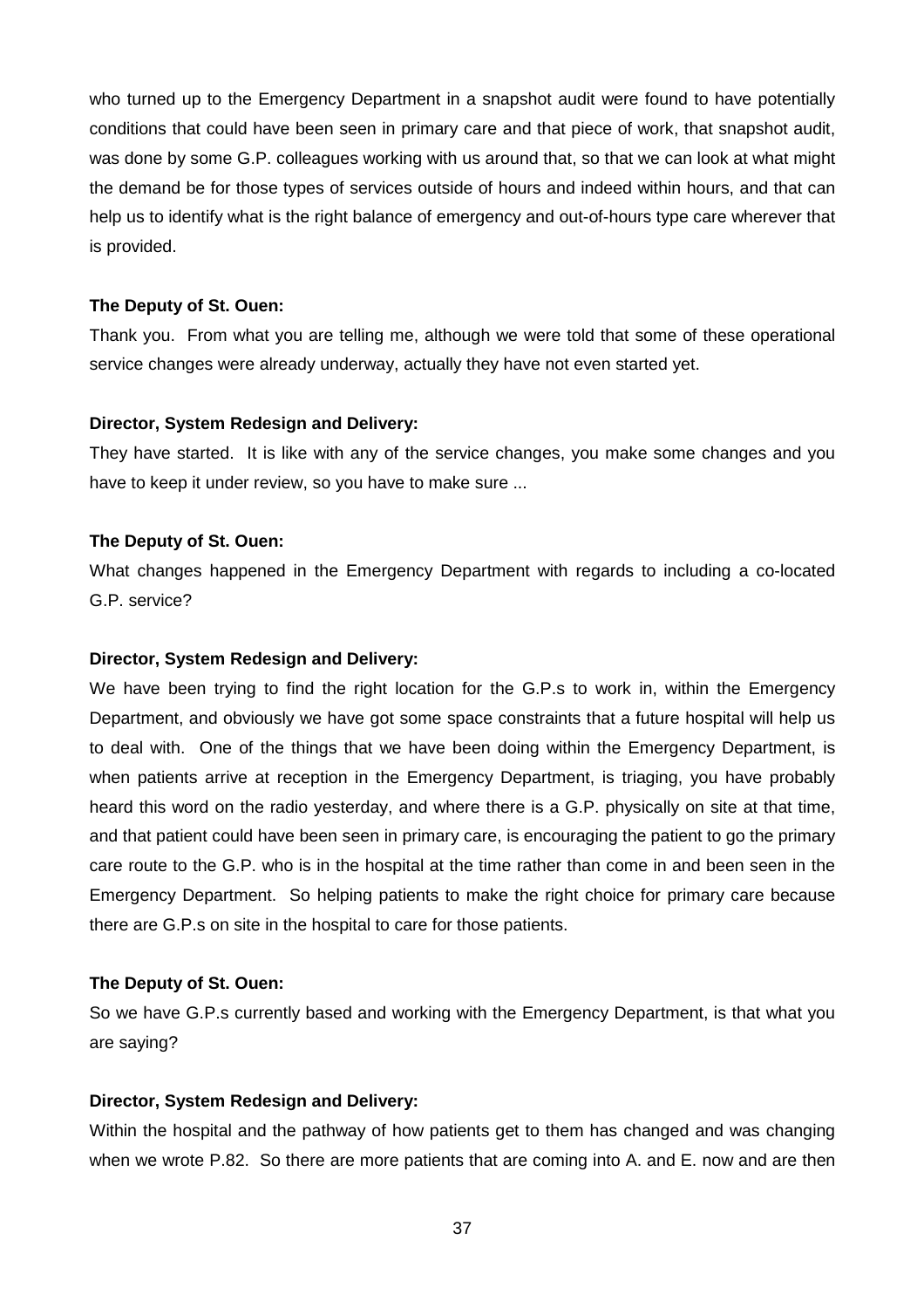going to see the G.P. that is in the hospital, whereas before they may have automatically just been seen in the Emergency Department.

# **The Deputy of St. Ouen:**

Where would we find these G.P.s if we visited the hospital?

**Hospital Director:** The Gwyneth Huelin Wing.

**The Deputy of St. Ouen:** In the Outpatients Department?

**Hospital Director:** Out of hours. This is out of hours and weekends.

**The Deputy of St. Ouen:** Not during the day?

# **Hospital Director:**

No. People would expect to go to their normal G.P. practice during the day.

## **The Deputy of St. Ouen:**

That defeats the object a little bit surely because if you talking about integration in the Emergency Department, although I accept that a number of people visit the Emergency Department out of hours, equally a significant number visit the Emergency Department during the day.

## **Hospital Director:**

In the future, the model of care we would like to see is an emergency care centre, which would have the appropriate professions in it to make sure that patients are seen by the most appropriate person. The current set up in our Emergency Department would not allow us to work like that so when we design the new hospital we will design it differently.

## **The Deputy of St. Ouen:**

Maybe this should be directed to the Minister. It is quite easy to say: "Oh well, we have not got the right facilities so we cannot improve on what we have got" when we are already told here, this was not dependent on necessarily a new hospital. Yes, it was identified that a new hospital could help support and improve but there are clearly things that can be done, as explained by your director. Why are they not being done? Why are we not seeing ...